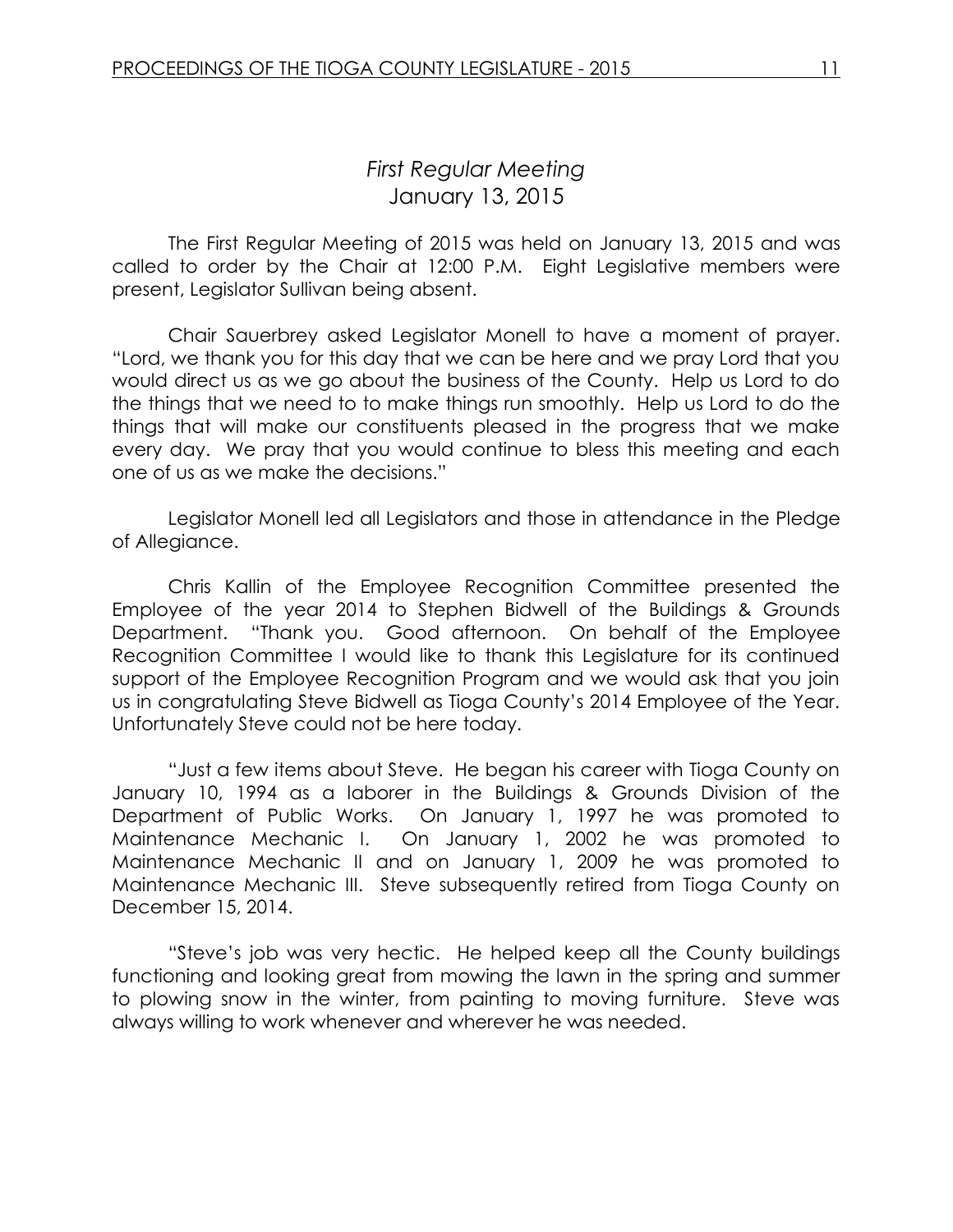"Steve and his wife Edna live in Owego. They have three children, Mike, Scott, and Amy. His son Mike also works for Tioga County and was, in fact, Steve's boss. Steve and Edna also have four grandchildren, Evan, Steven, Emily, and Jackson. Steve and Edna enjoy spending time in their lovely home, which they remodeled courtesy of Tropical Storm Lee, and even though his home was flooded Steve spent numerous hours helping the County clean out after the flood. Steve and Edna also enjoy gardening together. We thank Steve for his outstanding loyalty, dedication and hard work for all of the residents of Tioga County and congratulate him again on being selected as the 2014 Tioga County Employee of the year. Steve could not be here today. Ellen Pratt is here to receive his plaque. His name will go on the plaque outside this Auditorium as Employee of the year. Thank you again for your support"

There was no privilege of the floor.

The list of audited bills was submitted and is summarized as follows:

| <u>Code</u> | Description                        | <u>Equipment</u> | <b>Expense</b> |
|-------------|------------------------------------|------------------|----------------|
| A1010       | Legislative Board                  |                  | 422.20         |
| A1165       | <b>District Attorney</b>           | 692.19           | 8,094.35       |
| A1170       | <b>Public Defender</b>             |                  | 12,685.82      |
| A1172       | <b>Assigned Counsel</b>            |                  | 24,721.67      |
| A1173       | <b>ILS Grant</b>                   |                  | 1,020.80       |
| A1185       | <b>Medical Examiners/Coroners</b>  |                  | 5,015.83       |
| A1325       | Treasurer                          |                  | 36,553.57      |
| A1355       | Assessments                        |                  | 15,938.81      |
| A1362       | <b>Tax Advertising/Expenses</b>    |                  | 1,384.44       |
| A1410       | County Clerk                       |                  | 1,419.52       |
| A1420       | Law                                |                  | 3,100.00       |
| A1430       | Personnel                          |                  | 8,816.84       |
| A1450       | Elections                          |                  | 39,528.29      |
| A1460       | Records Management                 |                  | 262.40         |
| A1490       | Public Works Administration        |                  | 191.46         |
| A1620       | <b>Buildings</b>                   |                  | 45,063.45      |
| A1621       | <b>Buildings</b>                   |                  | 10,461.57      |
| A1680       | Information Technology             |                  | 10,214.89      |
| A2490       | <b>Community College Tuition</b>   |                  | 70,832.49      |
| A2960       | Education of Handicapped Children  |                  | 196,613.44     |
| A3020       | Public Safety Comm E911 System     |                  | 4,445.78       |
| A3110       | <b>Sheriff</b>                     |                  | 10,709.01      |
| A3140       | Probation                          |                  | 40.00          |
| A3146       | Sex Offender Program               |                  | 18,480.00      |
| A3150       | Jail                               |                  | 19,175.71      |
| A3360       | <b>State Aid Homeland Security</b> | 14,140.00        |                |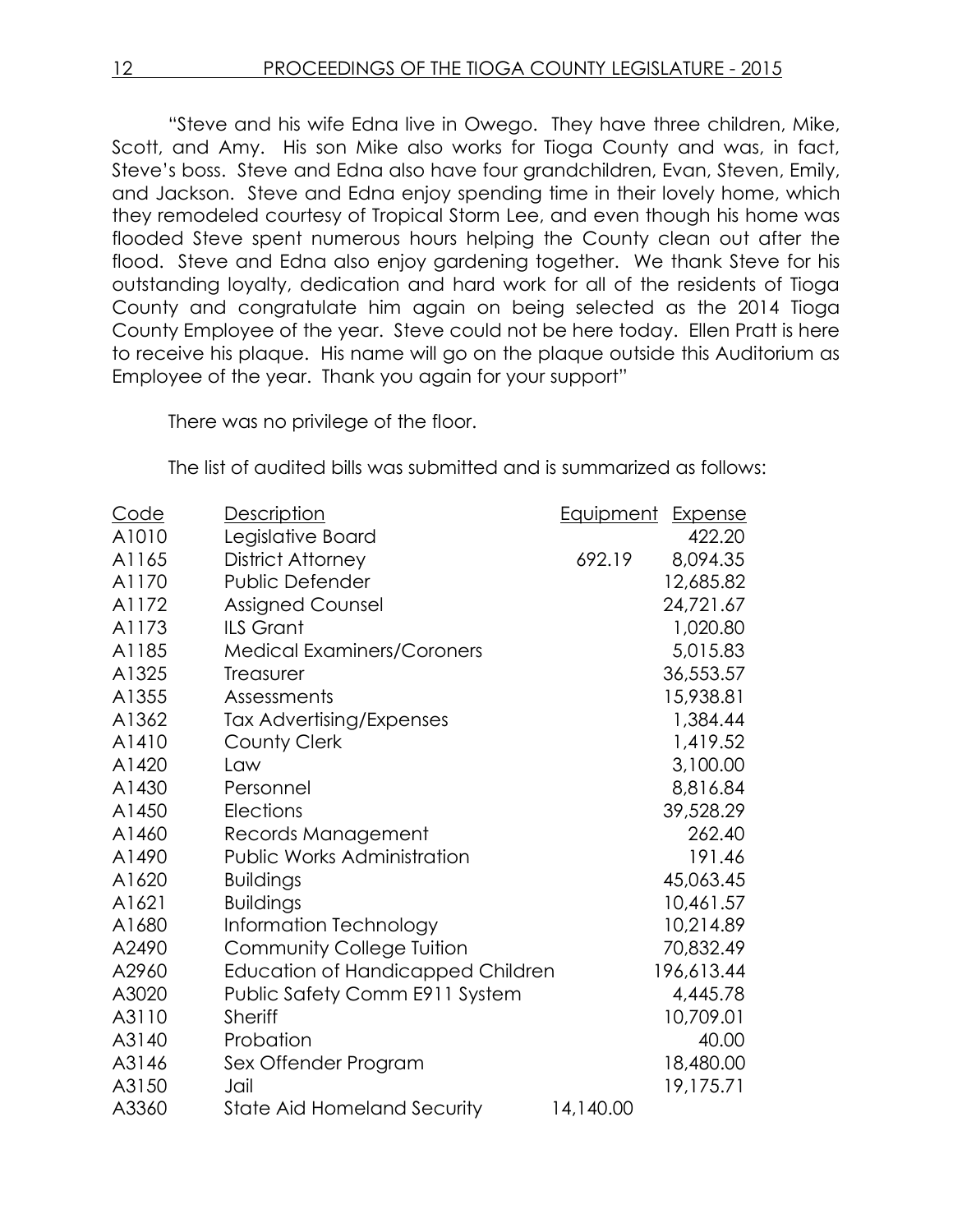| A3410                   | Fire                                      | 3,508.48       |
|-------------------------|-------------------------------------------|----------------|
| A3412                   | 2012 NYS Tech Rescue Grant                | 1,540.32       |
| A3640                   | <b>Emergency Mgmt Office</b>              | 335.55         |
| A4010                   | <b>Public Health Nursing</b>              | 276.40         |
| A4011                   | <b>Public Health Administration</b>       | 10,007.07      |
| A4042                   | <b>Rabies Control</b>                     | 241.00         |
| A4044                   | Early Intervention                        | 483.60         |
| A4053                   | <b>Preventive/Primary Health Services</b> | 52.28          |
| A4054                   | <b>Preventive Dental Services</b>         | 1,928.70       |
| A4070                   | Disease Control                           | 2,183.70       |
| A4090                   | <b>Environmental Health</b>               | 3,316.56       |
| A4210                   | Alcohol and Drug Services                 | 6,581.87       |
| A4211                   | Council on Alcoholism                     | 10,990.37      |
| A4309                   | Mental Hygiene Co Administration          | 8,467.14       |
| A4310                   | <b>Mental Health Clinic</b>               | 69,830.68      |
| A4320                   | <b>Crisis Intervention Services</b>       | 5,620.67       |
| A4321                   | Intensive Case Management                 | 2,332.30       |
| A4322                   | Suicide Prevention                        | 329.00         |
| A5630                   | <b>Bus Operations</b>                     | 99,654.33      |
| A6010                   | Social Services Administration            | 75,568.20      |
| A6422                   | Economic Development                      | 17,128.00      |
| A6510                   | Veterans' Service                         | 424.25         |
| A6610                   | Sealer Weights/Measures                   | 174.98         |
| A7310.41                | Youth Programs, Refundable                | 1,655.00       |
| A8020                   | Planning                                  | 350.00         |
| A8752                   | NYS Ag Market Grant                       | 5,100.00       |
| <b>SOLID WASTE FUND</b> |                                           | 93,842.73      |
|                         | <b>SPECIAL GRANT FUND</b>                 | 7,510.72       |
|                         | <b>LIABILITY INSURANCE FUND</b>           | 190.00         |
|                         | <b>COUNTY ROAD FUND</b>                   | 92,016.02      |
| <b>CAPITAL FUND</b>     |                                           | 231,906.65     |
|                         | <b>CONSOLIDATED HEALTH FUND</b>           | 1,146.95       |
| <b>GRAND TOTAL</b>      |                                           | \$1,314,718.05 |

Legislator Case made a motion to approve the minutes of December 9, 2014, seconded by Legislator Hollenbeck, and carried.

Chair Sauerbrey made the following appointment to Cornell Cooperative Extension for a one year term.

Legislator William Standinger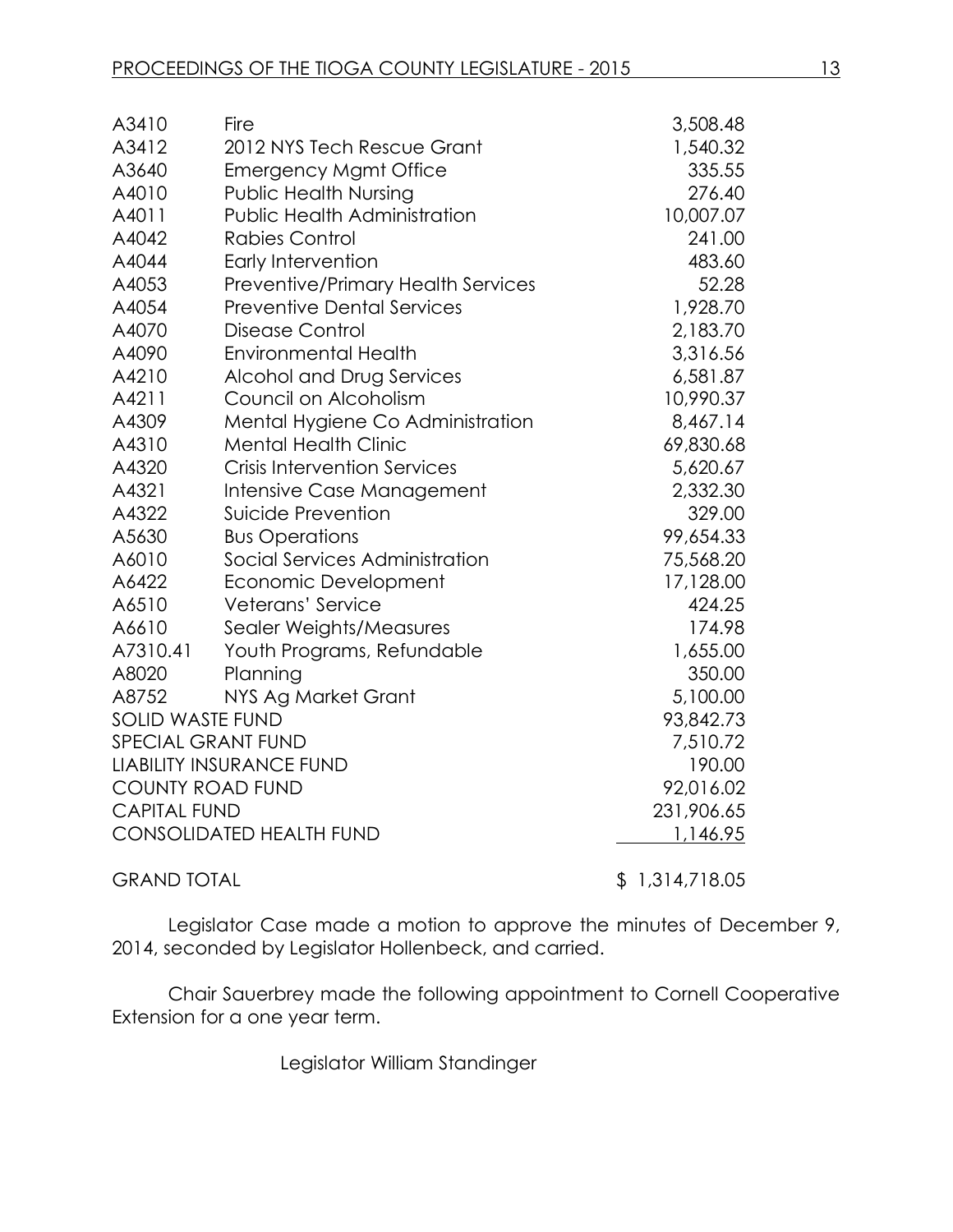Chair Sauerbrey made the following appointment to Explore Long Term Options for Mental Health Committee

Commissioner of Social Services

Chair Sauerbrey made the following appointments to County-Wide Citizen Safety Committee

> Legislator Roberts Legislator Hollenbeck Legislator Weston Legislator Standinger Chair/Legislator Sauerbrey

Chair Sauerbrey announced the 2015 Standing Committees.

|                                                                               | Chairman          |                 |            |            |
|-------------------------------------------------------------------------------|-------------------|-----------------|------------|------------|
| 1. County Clerk,<br>Historian,<br><b>Real Property</b><br>Veterans/Elections, | <b>Huttleston</b> | Sullivan        | Case       | Standinger |
| 2. Economic<br>Development/<br>Planning/Tourism/<br>Agriculture               | Case              | Roberts         | Hollenbeck | Weston     |
| 3. Finance/Legal &<br>Safety                                                  | <b>Hollenbeck</b> | All Legislators |            |            |
| 4. Information<br>Technology                                                  | Sullivan          | Case            | Monell     | Huttleston |
| 5. Legislative<br>Worksessions/<br>Legislative support                        | Sauerbrey         | All Legislators |            |            |
| 6. Health & Human<br>Services                                                 | Standinger        | Sullivan        | Case       | Monell     |
| 7. Public Safety/<br>Probation & DWI                                          | Weston            | Hollenbeck      | Roberts    | Standinger |
| 8. Public Works/<br>Capital Projects                                          | <b>Roberts</b>    | Sullivan        | Huttleston | Weston     |
| 9. Personnel/ADA                                                              | <b>Monell</b>     | Hollenbeck      | Weston     | Standinger |

## *STANDING COMMITTEES OF THE COUNTY LEGISLATURE OF THE COUNTY OF TIOGA FOR 2015*

Chair Sauerbrey stated that all Legislative Committees met this month and the minutes are or will be on file with the Clerk of the Legislature.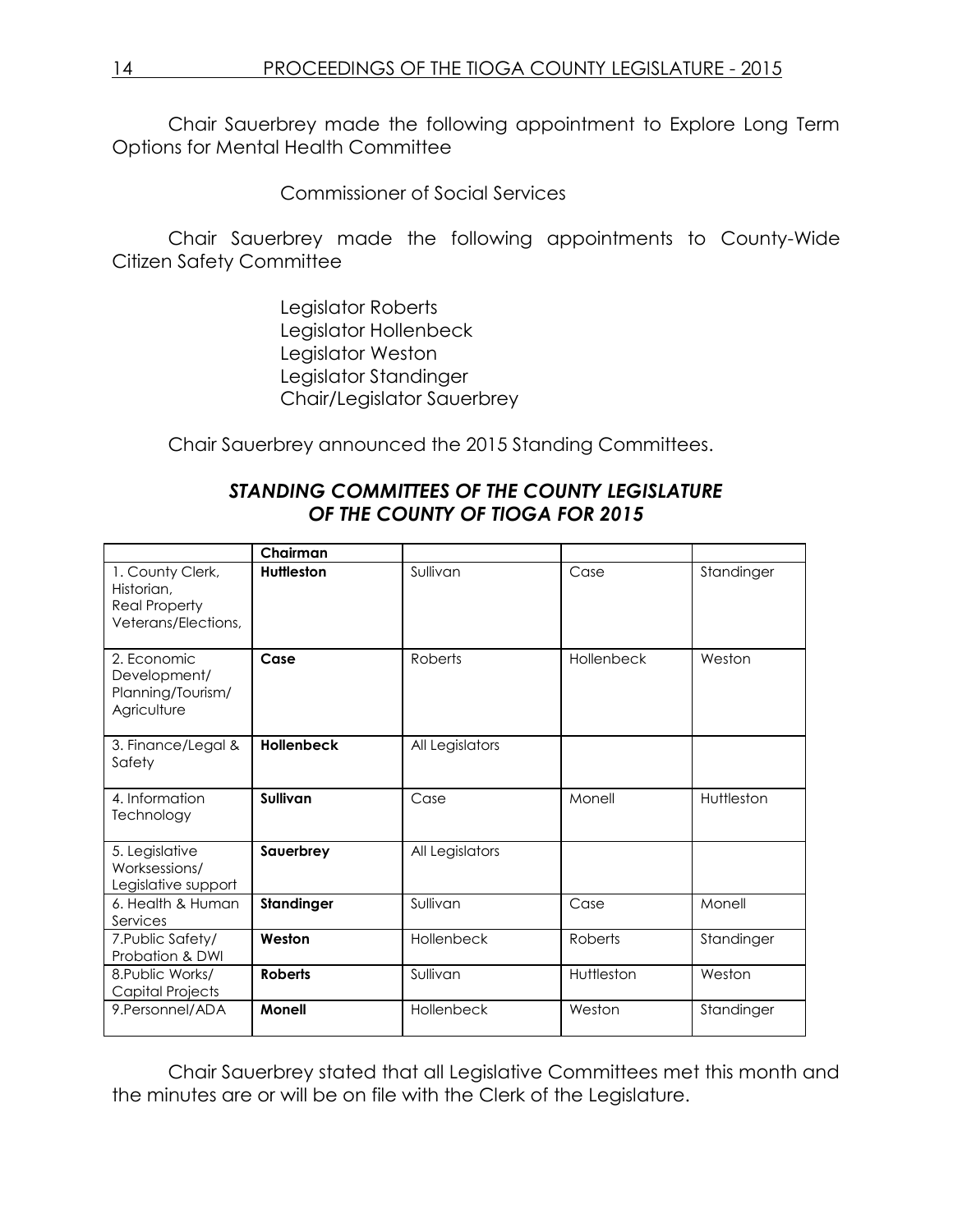Legislator Standinger moved for the adoption of the following resolution, seconded by Legislator Monell.

| REFERRED TO:         | <b>HEALTH &amp; HUMAN SERVICES COMMITTEE</b>                  |
|----------------------|---------------------------------------------------------------|
| RESOLUTION NO. 11-15 | TERMINATE THE TIOGA COUNTY PUBLIC TRANSIT<br>ADVISORY COUNCIL |

WHEREAS: Resolution No. 202-05 created a Tioga County Public Transit Advisory Council; and

WHEREAS: The purpose and intent of establishing the Public Transit Advisory Council was to act as an advisory body to the County Legislature for purposes of providing oversight of the County Public Transit System; and

WHEREAS: Resolution No. 211-14 terminated the Tioga County Public Transit System effective November 30, 2014; now therefore be it RESOLVED: That the Tioga County Legislature terminates the Tioga County Public Transit Advisory Council effective January 14, 2015.

ROLL CALL VOTE

Yes – Legislators Monell, Roberts, Standinger, Weston, Case, Hollenbeck, Huttleston and Sauerbrey.

No – None.

Absent – Legislator Sullivan.

RESOLUTION ADOPTED.

Legislator Weston moved for the adoption of the following resolution, seconded by Legislator Standinger.

REFERRED TO: PUBLIC SAFETY COMMITTEE

RESOLUTION NO. 12-15 APPOINT - FIRE ADVISORY BOARD

RESOLVED: That upon recommendation of the Tioga County Fire Chiefs, the following members be and are hereby appointed to the Tioga County Fire Advisory Board for the year 2015: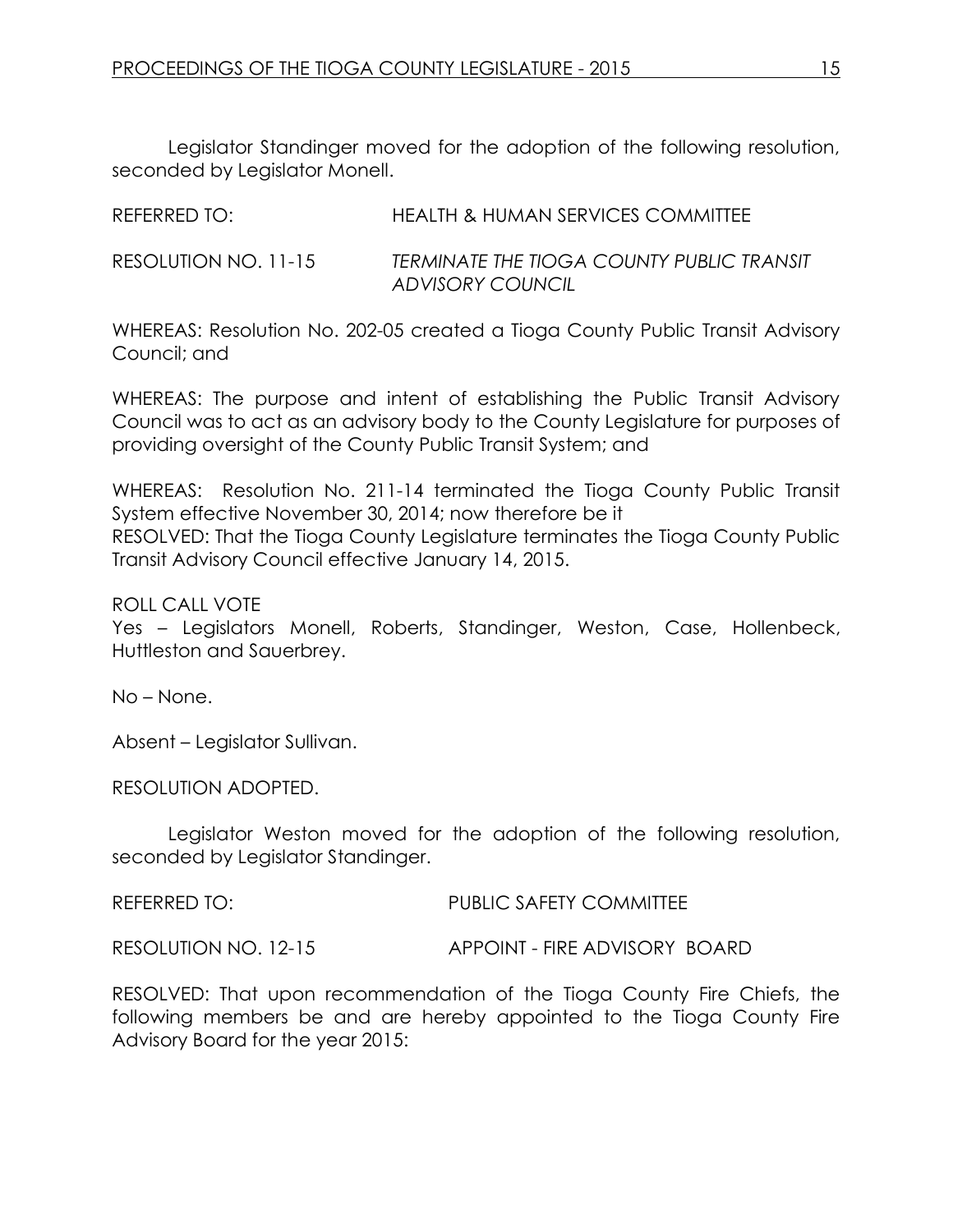| OFFICERS: | CHAIRMAN         | <b>STEVE FEDOROWICZ</b> |
|-----------|------------------|-------------------------|
|           | VICE CHAIRMAN    | MICHAEL GEORGE          |
|           | <b>SECRETARY</b> | GINA KLETT              |
|           |                  |                         |

Membership:

| <b>DEPARTMENT</b>    | <b>DELIGATE</b>         | <b>ALTERNATE</b>      |
|----------------------|-------------------------|-----------------------|
| <b>APALACHIN</b>     | <b>MIKE GEORGE</b>      | <b>ANDREW FOLEY</b>   |
| <b>BERKSHIRE</b>     | <b>KEN BEAN</b>         | <b>JEFF BROWN</b>     |
| <b>CAMPVILLE</b>     | <b>MARK DANIEL</b>      | <b>DIANA FORD</b>     |
| <b>CANDOR</b>        | JON ROMAN Jr.           | <b>TOM KING</b>       |
| <b>HALSEY VALLEY</b> | <b>RON FRISBIE</b>      | <b>KEITH MERRILL</b>  |
| <b>LOCKWOOD</b>      | <b>DAVE CURTIS</b>      | <b>BOB LONG</b>       |
| NEWARK VALLEY        | <b>GEORGE WAHL</b>      | <b>JOHN HANEY</b>     |
| <b>NICHOLS</b>       | ROB MINER               | EVAN SMITH            |
| <b>OWEGO</b>         | <b>DANIEL GAVIN</b>     | <b>JAMES MORRIS</b>   |
| <b>RICHFORD</b>      | <b>JOHN KEENER</b>      | <b>ZACH ARMSTRONG</b> |
| <b>SOUTHSIDE</b>     | <b>DAVID RATHKE</b>     | <b>DAVID RADIGAN</b>  |
| <b>SPENCER</b>       | <b>SCOTT GILLETTE</b>   | <b>ROB ERVAY</b>      |
| <b>TIOGA CENTER</b>  | <b>MILTON KEMP</b>      | <b>ART MAYER</b>      |
| <b>WAVERLY</b>       | <b>DON HOWARD</b>       | <b>JEFF WHEELER</b>   |
| <b>WELTONVILLE</b>   | <b>TONY ROSENBERGER</b> | <b>JOHN WAHL</b>      |

ROLL CALL VOTE

Yes – Legislators Monell, Roberts, Standinger, Weston, Case, Hollenbeck, Huttleston and Sauerbrey.

No – None.

Absent – Legislator Sullivan.

RESOLUTION ADOPTED.

Legislator Standinger moved for the adoption of the following resolution, seconded by Legislator Weston.

REFERRED TO: HEALTH & HUMAN SERVICES COMMITTEE

RESOLUTION NO. 13-15 *APPROPRIATION OF FUNDS MENTAL HYGIENE*

WHEREAS: Tioga County Mental Hygiene (TCMH) has subleased part of the Waverly Mental Hygiene Clinic to Victor Idahosa and Ejiro Idahosa, until TCMH lease expires in August of 2016 ; and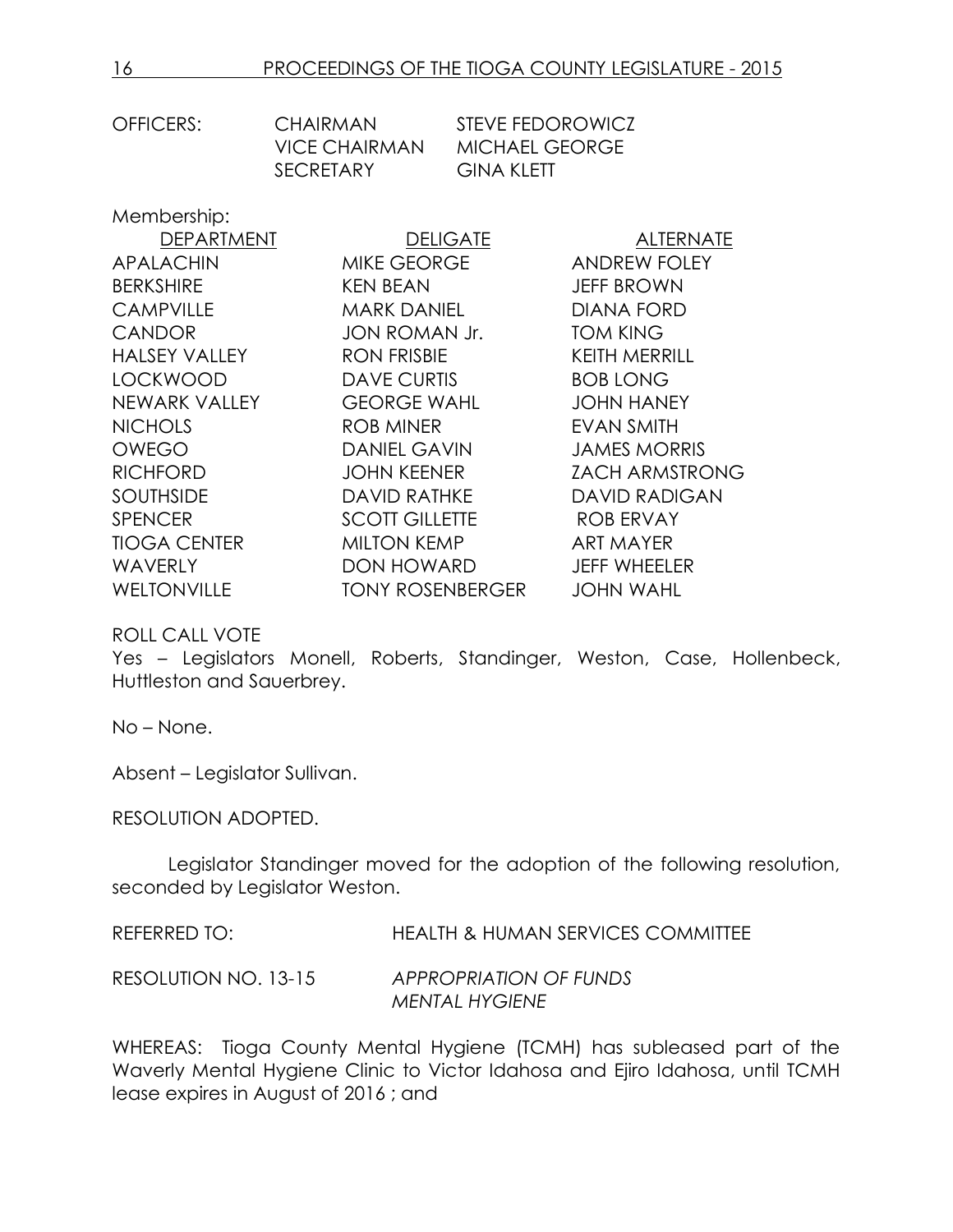WHEREAS: TCMH will be receiving rent and 34 % of the buildings utilities from the sub-lessee; and

WHEREAS: The appropriation of funds requires Legislative approval; therefore be it

RESOLVED: That funding be appropriated as follows:

| To: | A2440.00 | Rents Other Revenue (Rent)      | \$20,400.00 |
|-----|----------|---------------------------------|-------------|
| To: | A2440.00 | Rents Other Revenue (Utilities) | \$ 2,300.00 |

ROLL CALL VOTE

Yes – Legislators Monell, Roberts, Standinger, Weston, Case, Hollenbeck, Huttleston and Sauerbrey.

No – None.

Absent – Legislator Sullivan.

RESOLUTION ADOPTED.

Legislator Hollenbeck moved for the adoption of the following resolution, seconded by Legislator Monell.

REFERRED TO: FINANCE/LEGAL COMMITTEE

RESOLUTION NO. 14-15 *AUTHORIZE DRAW-DOWN FOR FINANCIAL MANAGEMENT ACCOUNTING SYSTEM (FMAS)*

WHEREAS: Tioga County established a Financial Management Accounting System (FMAS) Capital Reserve Account; and

WHEREAS: Tioga County is incurring expenses from Tyler Technologies, Inc. for services to implement the Financial Management Accounting System; therefore be it

RESOLVED: That the Tioga County Legislature authorizes the Chief Accountant/Budget Officer and Tioga County's Project Manager to transfer funds out of the Financial Management Accounting System (FMAS) Capital Reserve Account H878.08 into the dedicated FMAS Capital Account H1325.21 for 2015 as a drawdown quarterly to fund the following: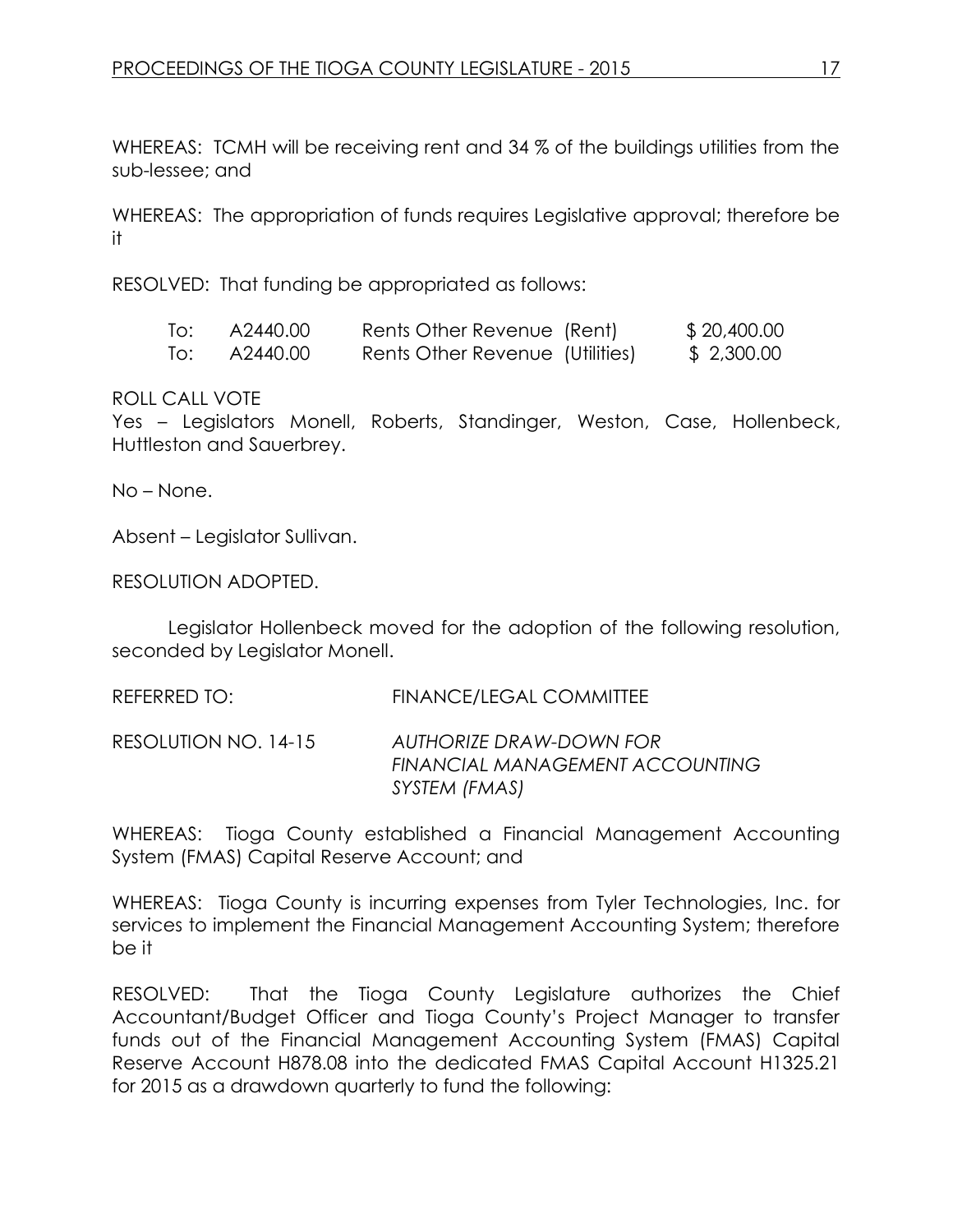Tyler Services (implementation days, implementation costs, purchase of modules, dedicated consultants, Tyler Project Manager, forms, travel and hotel expenses, third party hardware and services, recurring fees, etc.)

| Total for 2015                            | \$800,000.00 |
|-------------------------------------------|--------------|
| January 1st quarter draw-down             | \$200,000.00 |
| April 2 <sup>nd</sup> quarter draw-down   | \$200,000.00 |
| July 3rd quarter draw-down                | \$200,000.00 |
| October 4 <sup>th</sup> quarter draw-down | \$200,000.00 |

#### ROLL CALL VOTE

Yes – Legislators Monell, Roberts, Standinger, Weston, Case, Hollenbeck, Huttleston and Sauerbrey.

No – None.

Absent – Legislator Sullivan.

RESOLUTION ADOPTED.

Legislator Case moved for the adoption of the following resolution, seconded by Legislator Monell.

REFERRED TO: INFORMATION TECHNOLOGY COMMITTEE & PUBLIC WORKS **COMMITTEE** 

RESOLUTION NO. 15-15 *AUTHORIZE AND FUND FIBER-OPTIC LINK TO HIGHWAY BUILDING*

WHEREAS: Tioga County has made investments in enhancing data network connectivity between County buildings for the purposes of increased efficiency and realizing cost reductions; and

WHEREAS: The Information Technology department has identified a strategic need to extend the County's fiber-optic network infrastructure to the Highway Department building at 477 State Route 96 ; and

WHERAS: The Legislature wishes to encourage the construction of a fiber-optic trunk managed by the non-profit, public trust entity Southern Tier Network down the State Route 96/96B corridor to meet future economic development goals; and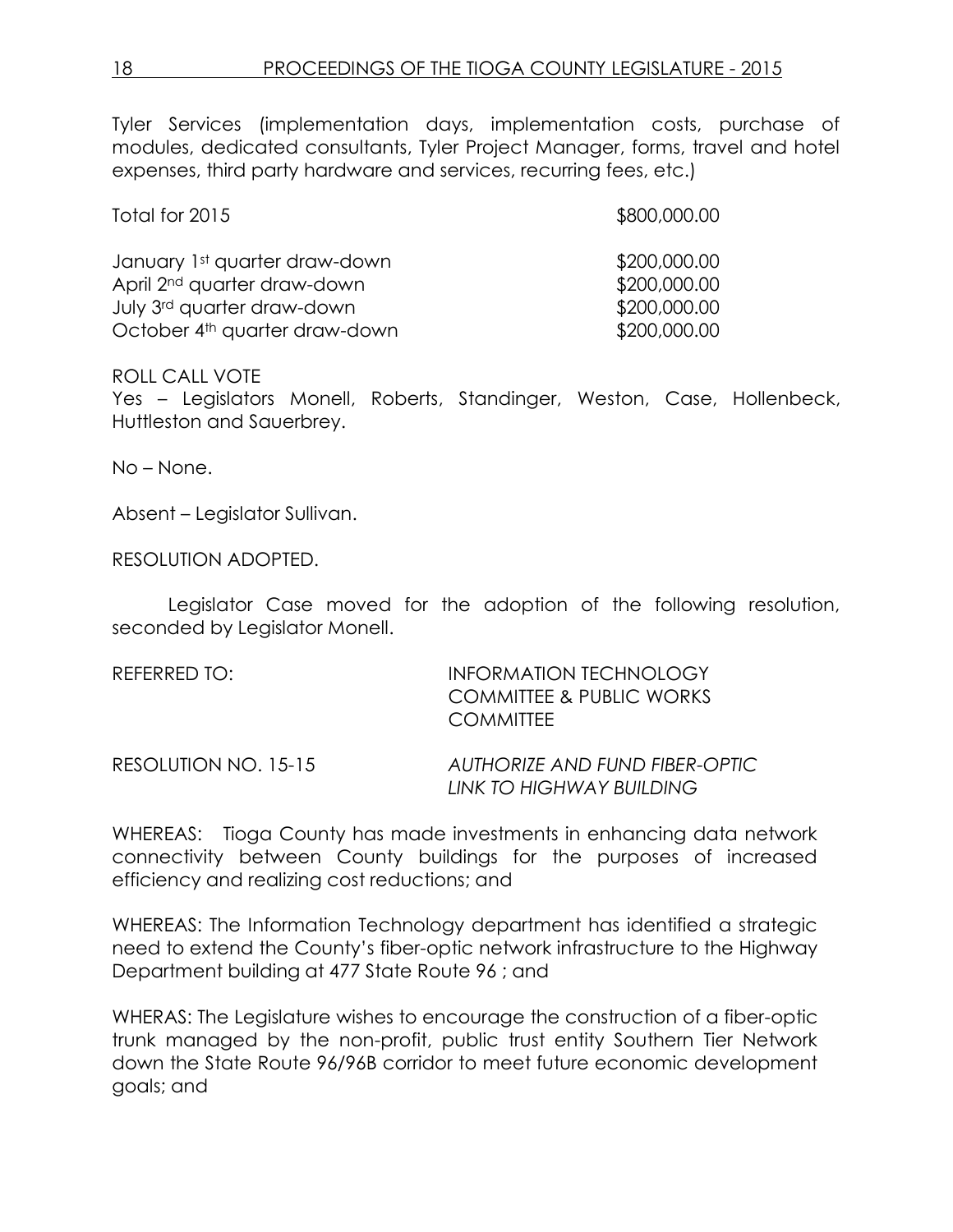WHERAS: The Information Technology department has received a quotation from Southern Tier Network that utilizes said trunk to link the Highway Department building to the Ronald E. Dougherty County Office Building at 56 Main Street at a cost of \$23,505; and

WHEREAS: The Information Technology department has recommended acceptance of this proposal to meet the above goals; therefore be it

RESOLVED: That the Information Technology department be authorized to contract with Southern Tier Network to construct said fiber-optic extension from the Ronald E. Dougherty County Office Building to the Highway Department building; and be it further

RESOLVED: That the following funds be transferred for this purpose:

| From: A1990.40-715 - Contingency Account | \$23,505 |
|------------------------------------------|----------|
|------------------------------------------|----------|

To: A1680.40-140 – Contracted Services (ITCS) \$23,505

#### ROLL CALL VOTE

Yes – Legislators Monell, Roberts, Standinger, Weston, Case, Hollenbeck, Huttleston and Sauerbrey.

No – None.

Absent – Legislator Sullivan.

RESOLUTION ADOPTED.

Legislator Monell moved for the adoption of the following resolution, seconded by Legislator Roberts.

REFERRED TO: INFORMATION TECHOLOGY COMMITTEE

RESOLUTION NO. 16-15 *AUTHORIZE ESRI GIS AGREEMENT*

WHEREAS: The Tioga County Legislature makes a significant investment in Geographic Information System (GIS) software to enhance the tools available for County departments; and

WHEREAS: The County utilizes a suite of software from Esri to carry out the GIS goals; and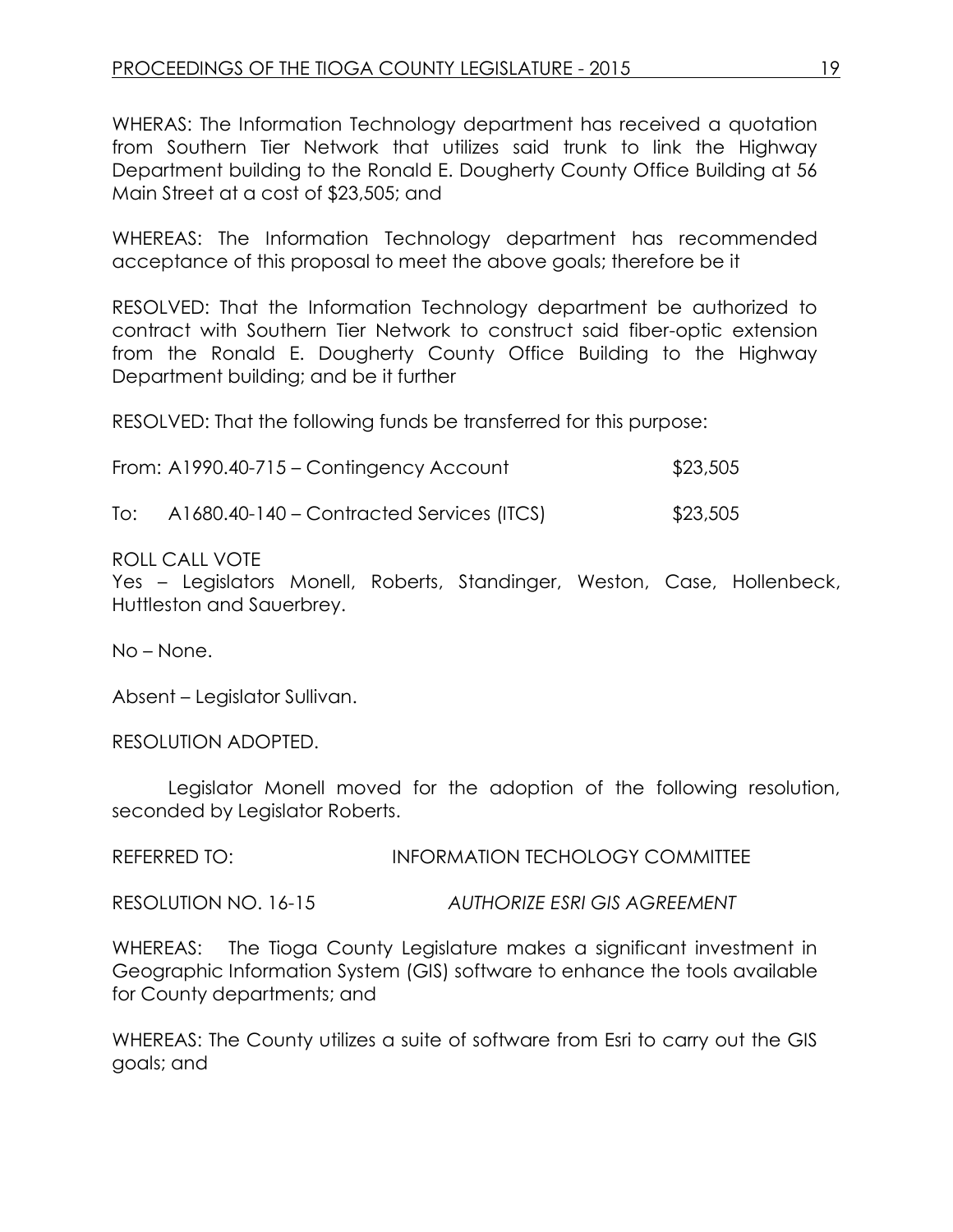## 20 PROCEEDINGS OF THE TIOGA COUNTY LEGISLATURE - 2015

WHEREAS: The Information Technology department has concluded that it would be more cost-efficient for the County to change licensing terms from individual software tools to a unlimited usage license with Esri; and

WHEREAS: The revised agreement is in the amount of \$35,000 per year over three years, which was already included in the 2015 ITCS adopted budget; therefore be it

RESOLVED: That the Information Technology department be authorized to enter into an agreement with Esri for the offered three year unlimited usage license package at a cost of \$35,000 per year, utilizing funds already allocated upon approval by the County Attorney.

#### ROLL CALL VOTE

Yes – Legislators Monell, Roberts, Standinger, Weston, Case, Hollenbeck, Huttleston and Sauerbrey.

No – None.

Absent – Legislator Sullivan.

RESOLUTION ADOPTED.

Legislator Roberts moved for the adoption of the following resolution, seconded by Legislator Huttleston.

REFERRED TO: PUBLIC WORKS

RESOLUTION NO. 17-15 *APPROVE SUPPLEMENTAL AGREEMENT 2 WEST CREEK RD BRIDGE – DELTA ENGINEERS*

WHEREAS: Tioga County bonded for a program for rehabilitation of various bridges; and

WHEREAS: West Creek Rd. Bridge BIN 3335150 is one of the bridges in the bridge bond program; and

WHEREAS: The cost for the project was estimated in August of 2013 prior to the actual bid opening for this project during the 2014 budget process; and

WHEREAS: There were additional inspection hours due to the extension of the construction contract and there was additional laboratory and field testing costs in the amount of \$7,358; therefore be it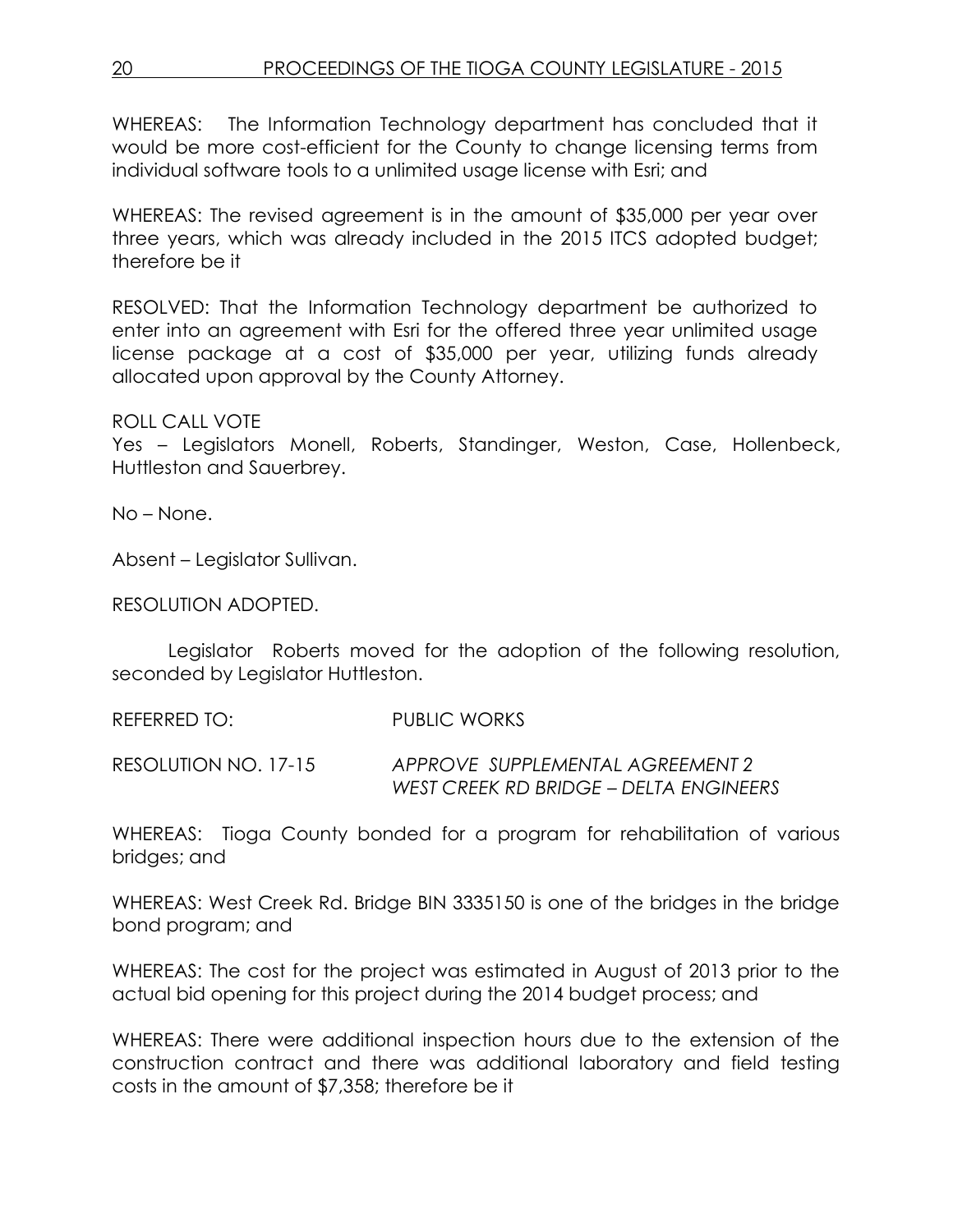RESOLVED: That the Tioga County Legislature approve the Supplemental Agreement #2 for Delta Engineers not to exceed \$7,358 for inspection services for West Creek Rd. Bridge BIN 3335150 to be paid out of account H2013.07 - West Creek Rd Bridge.

ROLL CALL VOTE Yes – Legislators Monell, Roberts, Standinger, Weston, Case, Hollenbeck, Huttleston and Sauerbrey.

No – None.

Absent – Legislator Sullivan.

RESOLUTION ADOPTED.

Legislator Roberts moved for the adoption of the following resolution, seconded by Legislator Huttleston.

REFERRED TO: PUBLIC WORKS

RESOLUTION NO. 18-15 *APPROVE DESIGN SERVICES FOR BRIDGE MAINTENANCE PROGRAM MCFARLAND JOHNSON*

WHEREAS: The Bridge Preventative Maintenance Project PIN 9753.83 has been placed on the FHWA Program; and

WHEREAS: The project will be funded as follows:

Federal: 80% State 15% Local 5%

and

WHEREAS: McFarland Johnson has submitted a proposal for design service in the amount of \$24,000; therefore be it

RESOLVED: That the Tioga County Legislature approve awarding the design services for the Bridge Preventative Maintenance Project to McFarland Johnson, Binghamton, NY not to exceed \$24,000 to be paid out of the Bridge Maintenance Program Account H2014.00.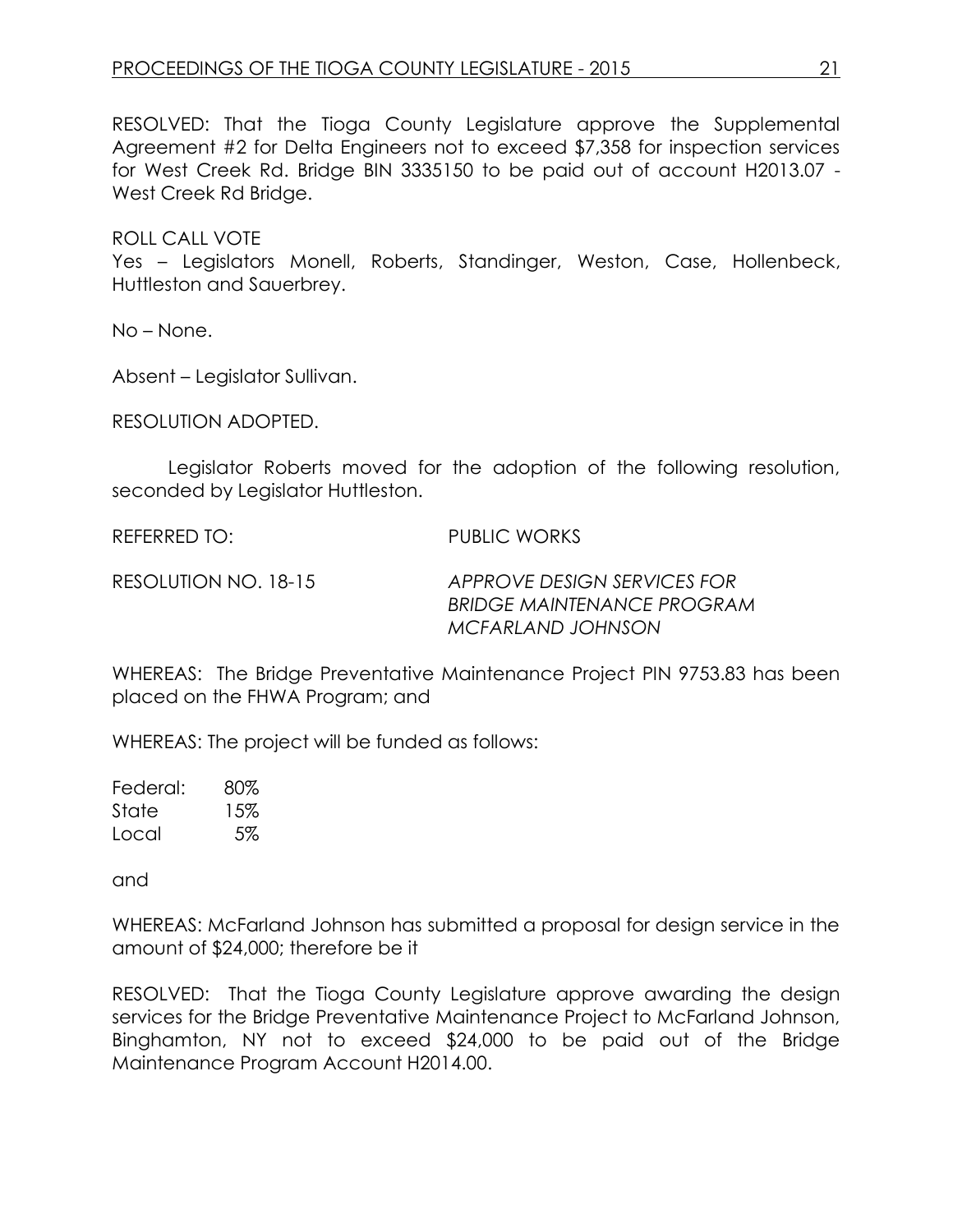Yes – Legislators Monell, Roberts, Standinger, Weston, Case, Hollenbeck, Huttleston and Sauerbrey.

No – None.

Absent – Legislator Sullivan.

RESOLUTION ADOPTED.

Legislator Roberts moved for the adoption of the following resolution, seconded by Legislator Huttleston.

REFERRED TO: PUBLIC WORKS

RESOLUTION NO. 19-15 *APPROVE INSPECTION SERVICES FOR EAST RIVER RD BRIDGE PROJECT LABELLA ASSOCIATES PIN 9753.73 BIN 3335410*

WHEREAS: The East River RD. Bridge over Wappasening Creek BIN 3335410 has been placed on the FHWA Program; and

WHEREAS: LaBella Associates, Rochester, NY did the design phase for this bridge project; and

WHEREAS: This Project is funded as follows:

Federal: 80% State: 15% Local: 5%

and

WHEREAS: The Commissioner of Public Works received a proposal for the inspection services for the East River Rd. Bridge over Wappasening Creek BIN 3335410 in the amount of \$176,059; therefore be it

RESOLVED: That the Tioga County Legislature award the inspection services contract to LaBella Associates, Rochester, NY not to exceed \$176,059 to be paid out of East River Rd. Bridge Account H2009.02.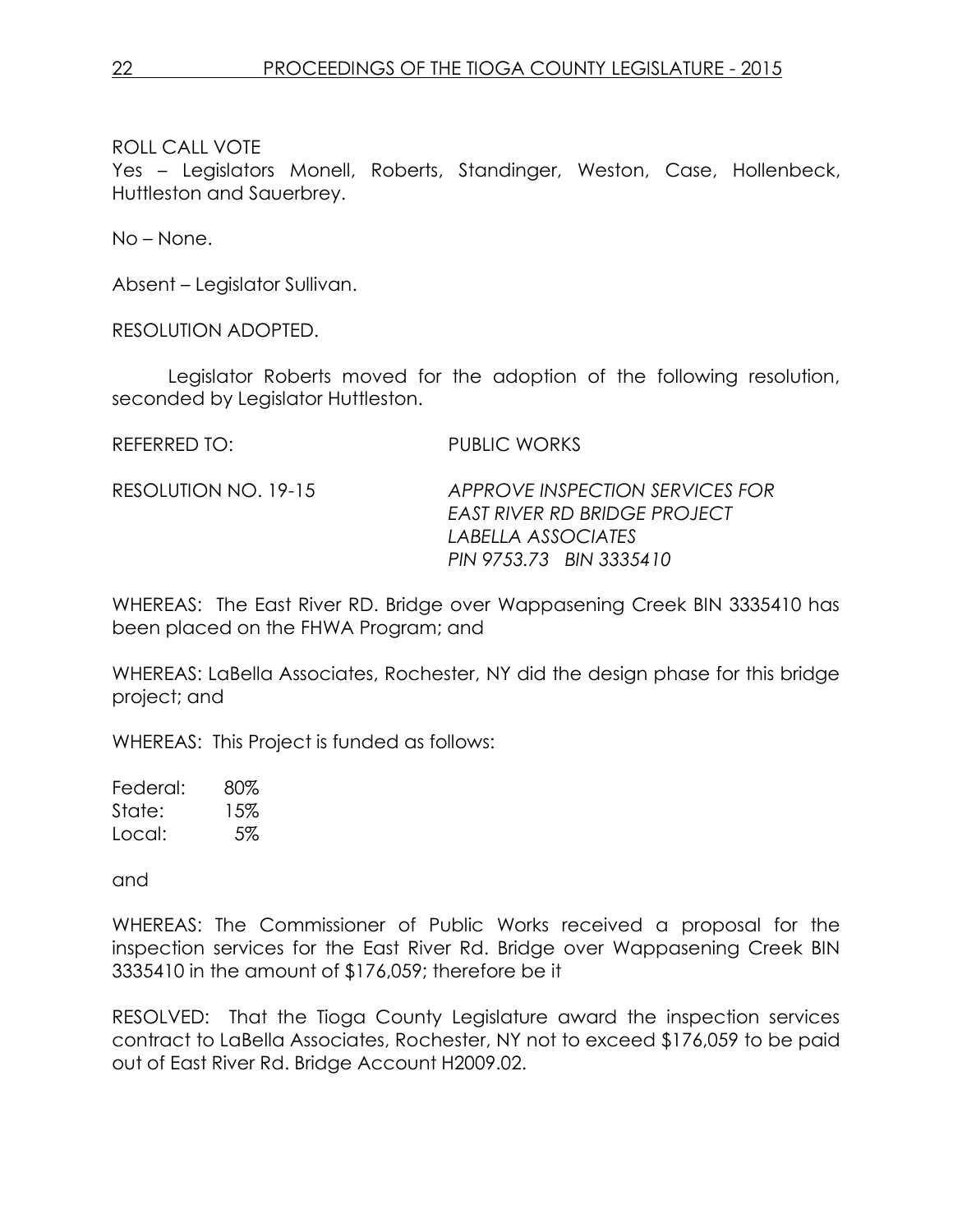Yes – Legislators Monell, Roberts, Standinger, Weston, Case, Hollenbeck, Huttleston and Sauerbrey.

No – None.

Absent – Legislator Sullivan.

RESOLUTION ADOPTED.

Legislator Roberts moved for the adoption of the following resolution, seconded by Legislator Huttleston.

REFERRED TO: PUBLIC WORKS

RESOLUTION NO. 20-15 *AWARD DESIGN SERVICES TO MCFARLAND JOHNSON FOR HALSEY VALLEY RD BRIDGES BIN 3335000 & BIN 3334990*

WHEREAS: Tioga County bonded for a program for rehabilitation of various bridges; and

WHEREAS: The Halsey Valley Rd. Bridges BIN 3335000 & BIN 3334990 are a couple of bridges in the bridge bond program; and

WHEREAS: The Commissioner of Public Works received a proposal for design of these bridges from McFarland Johnson, Binghamton, NY; and

WHEREAS: The proposal for both bridges came in at \$119,557; therefore be it

RESOLVED: That the Tioga County Legislature approve the proposal for the Halsey Valley Rd. Bridges for McFarland Johnson not to exceed \$119,557 to be paid out of the Halsey Valley Rd. Bridges accounts as follows:

| H <sub>2015</sub> .01 | Halsey Valley Rd .Bridge BIN 3334990 | \$59,778.50 |
|-----------------------|--------------------------------------|-------------|
| H <sub>2015</sub> .02 | Halsey Valley Rd. Bridge BIN 3335000 | \$59,778.50 |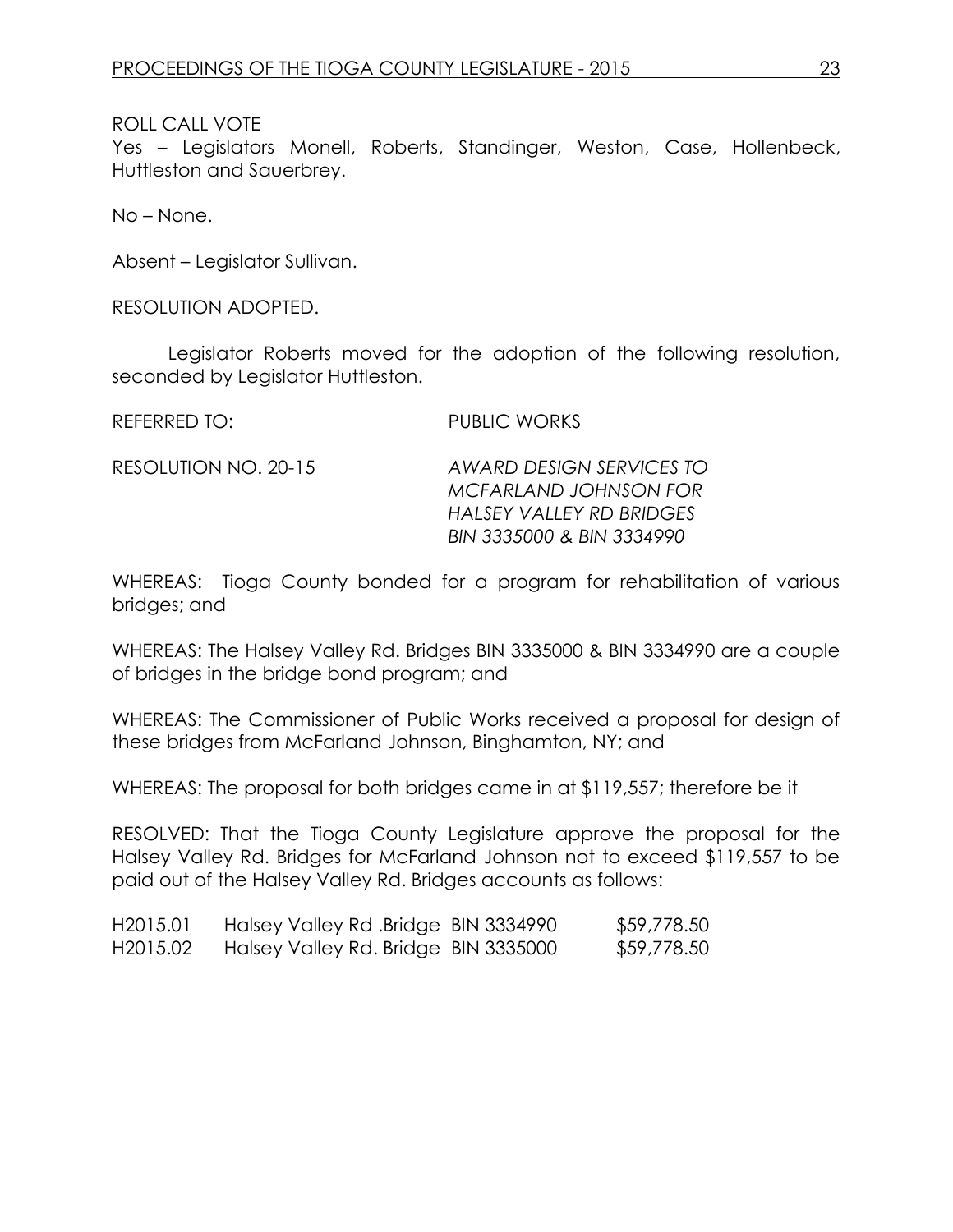Yes – Legislators Monell, Roberts, Standinger, Weston, Case, Hollenbeck, Huttleston and Sauerbrey.

No – None.

Absent – Legislator Sullivan.

RESOLUTION ADOPTED.

Legislator Roberts moved for the adoption of the following resolution, seconded by Legislator Huttleston.

REFERRED TO: PUBLIC WORKS

RESOLUTION NO. 21-15 *APPROVE CHANGE ORDERS PANKO ELECTRIC FOR FLOOD MITIGATION PROJECT/COB*

WHEREAS: Panko electric was the electrical contractor for the Flood Mitigation Project at the County Office Building; and

WHEREAS: A couple of change orders were submitted for the following:

| Additional Phase Conductor for new Panel   | \$ 888.55  |
|--------------------------------------------|------------|
| Feed Pump Control Panel P-9 from Panel PBN | \$1,055.93 |
| In leiu of Panel PP                        |            |
| Total                                      | \$1,944.48 |

Therefore be it

RESOLVED: That the Tioga County Legislature authorize additional funds be appropriated for these change orders not to exceed \$1,944.48 to be paid out of the Tropical Storm Lee Disaster account H1624.20-400.

ROLL CALL VOTE

Yes – Legislators Monell, Roberts, Standinger, Weston, Case, Hollenbeck, Huttleston and Sauerbrey.

No – None.

Absent – Legislator Sullivan.

RESOLUTION ADOPTED.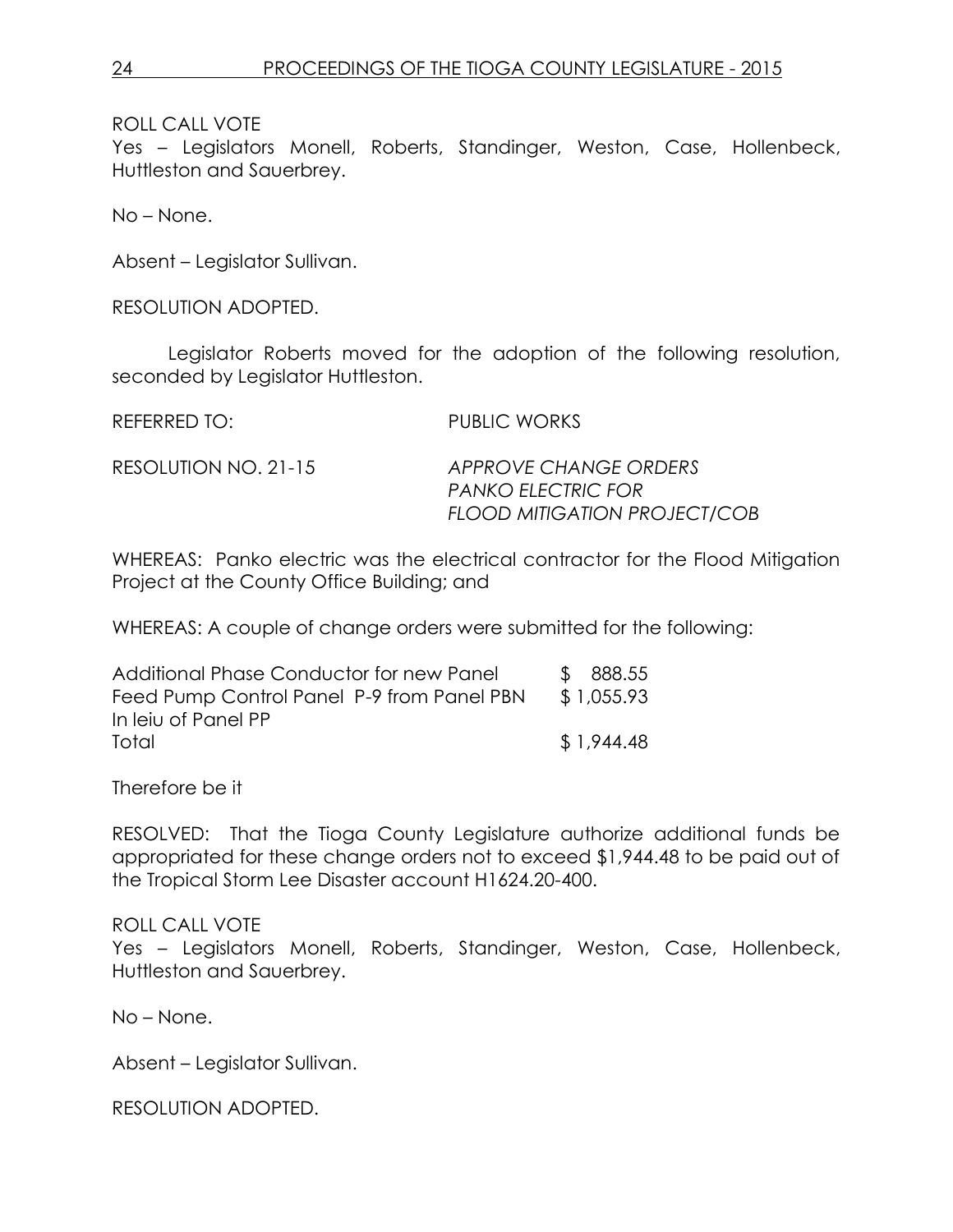Legislator Roberts moved for the adoption of the following resolution, seconded by Legislator Huttleston.

REFERRED TO: PUBLIC WORKS

RESOLUTION NO. 22-15 *AWARD CONSTRUCTION CONTRACT FOR COURT HOUSE EXTERIOR REHABILITATION PHASE 3*

WHEREAS: The Department of Public Works received sealed bids on January 6, 2015 for the construction of the Court House Exterior Rehabilitation Phase 3 Project; and

WHEREAS: The bids were received as follows:

| <b>Contractor</b>                             | <b>Base Price</b> | <b>Option 1</b> | <b>Option 2</b> | Option 3     | Total        |
|-----------------------------------------------|-------------------|-----------------|-----------------|--------------|--------------|
| Craig Lee Construction<br>Mansfield, PA 16933 | \$139,500.00      | \$88,000.00     | \$45,000.00     | \$86,000.00  | \$358,500.00 |
| The Tradesman Group<br>Plain City, OH         | \$247,810.00      | \$294.827,00    | \$339,727.00    | \$90.129.00  | \$972,493.00 |
| <b>Tower Roofing</b><br>Johnson City, NY      | \$118,000.00      | \$120,000,00    | \$510,000,00    | \$103,000,00 | \$851,000,00 |

And

WHEREAS: C & S Engineers has reviewed the bids and has sent a recommendation to award the bid to the low bidder Craig Lee Construction, Mansfield, PA; therefore be it

RESOLVED: That the Tioga County Legislature award the construction contract for the Court House Exterior Rehabilitation Phase 3 to Craig Lee Construction Mansfield, PA not to exceed \$358,500 to be paid out Account H1620.20 use code 927 (Court House Ext. Renovation)

#### ROLL CALL VOTE

Yes – Legislators Monell, Roberts, Standinger, Weston, Case, Hollenbeck, Huttleston and Sauerbrey.

No – None.

Absent – Legislator Sullivan.

RESOLUTION ADOPTED.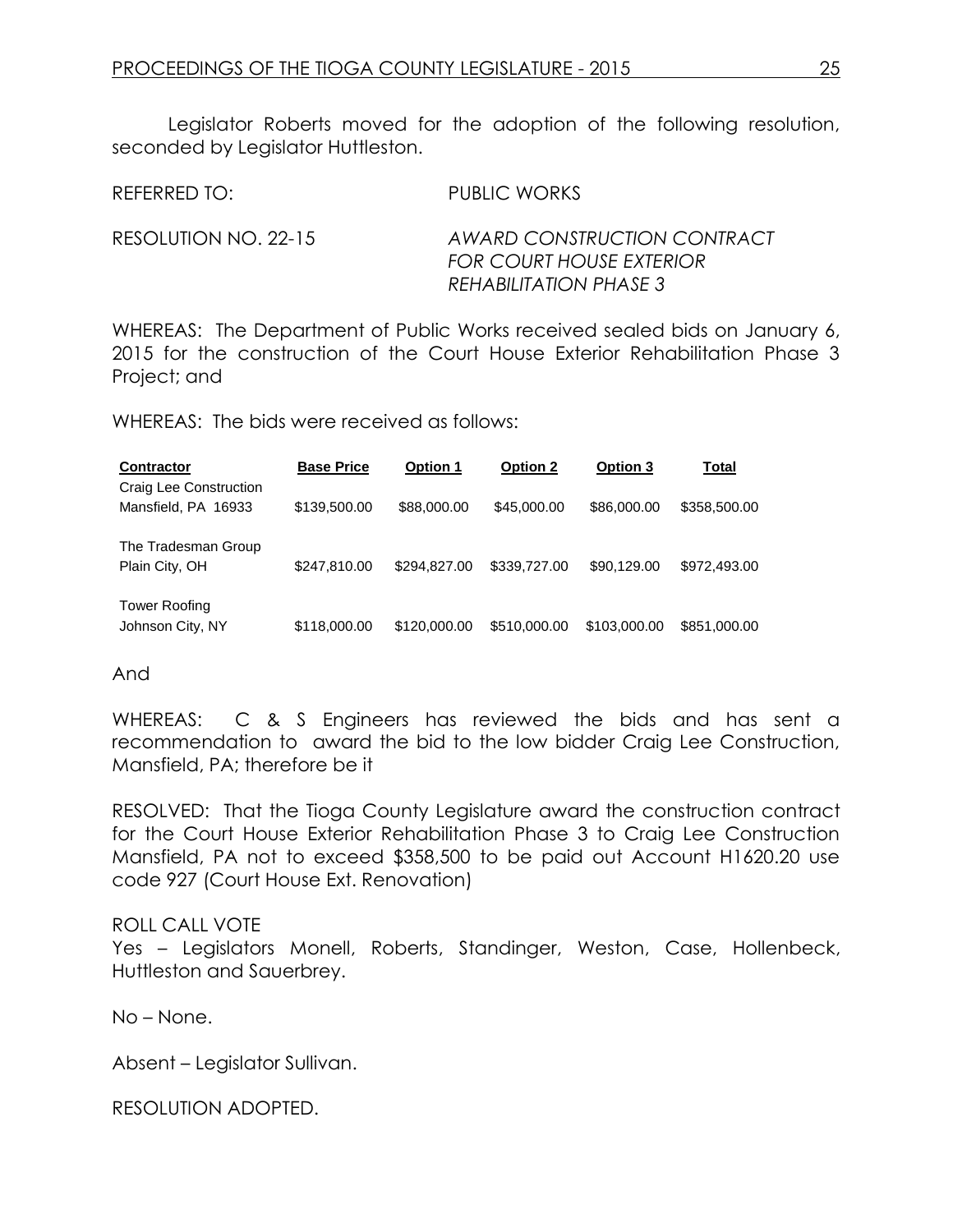Legislator Roberts moved for the adoption of the following resolution, seconded by Legislator Weston.

REFERRED TO: FINANCE/LEGAL

RESOLUTION NO. 23–15 *AUTHORIZE CONTRACT WITH H20 PARTNERS*

WHEREAS: Tioga County sustained significant damage in the Tropical Storm Lee flood event of September 2011; and

WHEREAS: FEMA prepared 54 Project worksheets (PWs) for repair work and mitigation on County roads, streams & buildings and for debris cleanup resulting from the disaster; and

WHEREAS: Tioga County issued a Request For Proposals (RFP) for Services for Project Closeout and Compilation of Necessary Documents for FEMA audit and for related services; and

WHEREAS: Tioga County received four Proposals in response to the RFP from:

Simmons Recovery Consulting H20 Partners Witt/O'Brien's Marsh Risk Consulting

And

WHEREAS: Using the methodology set forth in the RFP, the Tioga County Flood Recovery Oversight Committee initially recommended that Simmons Recovery Consulting be awarded the contract for the above services; and

WHEREAS: By resolution adopted October 14, 2014 the Tioga County Legislature authorized entering into said contract with Simmons, but thereafter Simmons withdrew its proposal and subsequent attempts to negotiate a contract were unsuccessful; and

WHEREAS: Inasmuch as said contract negotiations between Simmons and Tioga County were unsuccessful, the Tioga County Flood Recovery Oversight Committee reevaluated said RFPs and recommends that award of the contract be withdrawn from Simmons and that the contract be awarded to H20 Partners, the second lowest bidder; therefore be it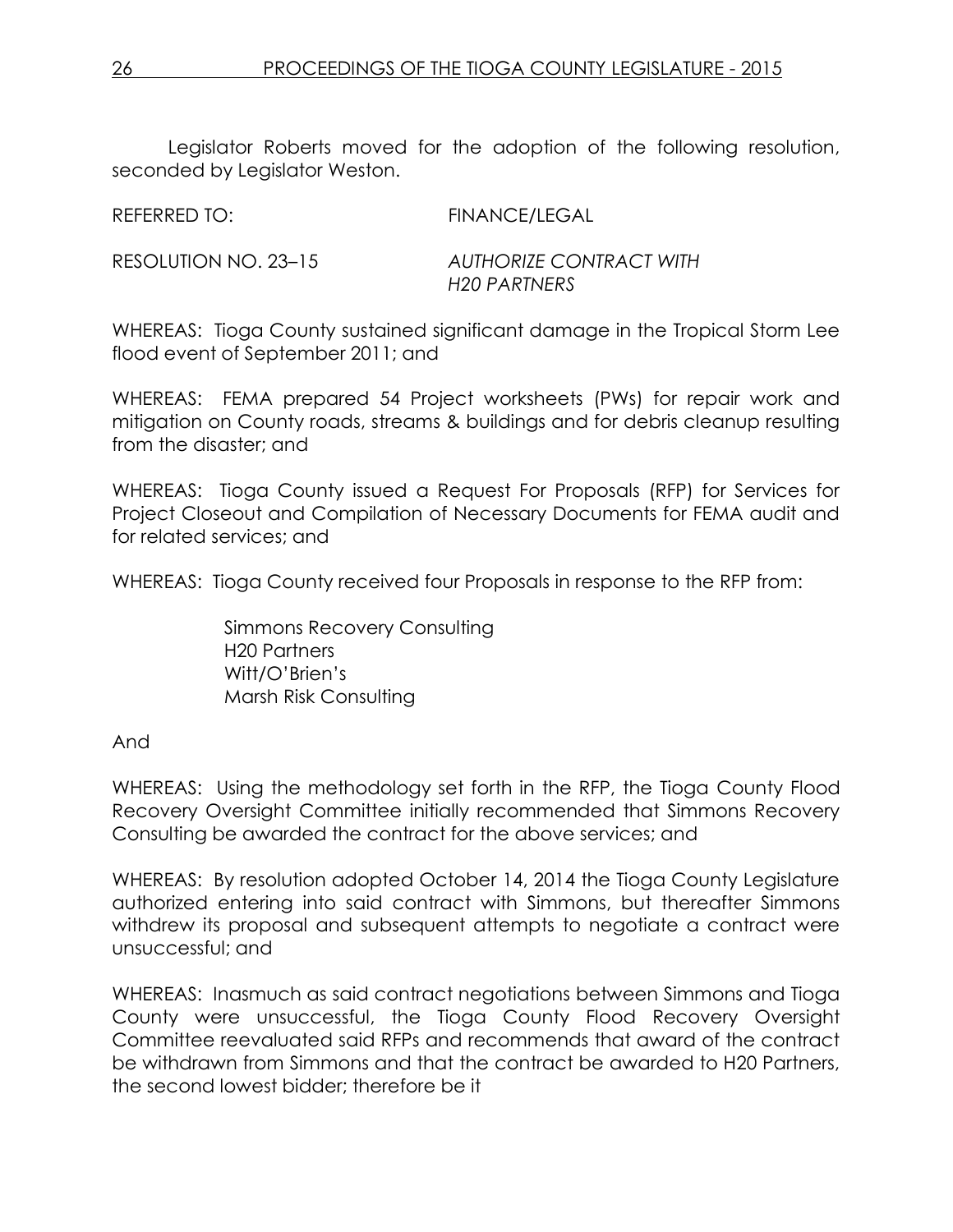RESOLVED: That the Tioga County Legislature withdraws the award of the contract to Simmons Recovery Consulting; and be it further

RESOLVED: That the Tioga County Legislature hereby awards the contract to H20 Partners and authorized and directs the Chair to execute a contract, approved as to form by the Tioga County Attorney, between Tioga County and H20 Partners, which will be paid out of Tropical Storm Lee Disaster Account H1624.20 for:

- 1. The services for Project Closeout and Compilation of Necessary Documents for FEMA audit at a cost of \$30,250.00; and
- 2. Any additional services that Tioga County may request related to future flood recovery efforts, including preparation of RFPs for those services, Debris Management Services and Project Management Services for our Flood Damaged Document Recovery project at the pricing as set forth in the H20 Partners proposal dated August 20, 2014.

### ROLL CALL VOTE

Yes – Legislators Monell, Roberts, Standinger, Weston, Case, Hollenbeck, Huttleston and Sauerbrey.

No – None.

Absent – Legislator Sullivan.

RESOLUTION ADOPTED.

Legislator Monell moved for the adoption of the following resolution, seconded by Legislator Weston.

REFERRED TO: FINANCE/LEGAL COMMITTEE

RESOLUTION NO. 24-15 *RESOLUTION CANCELLING THE ENFORCEMENT OF THE COLLECTION OF DELINQUENT TAXES AND FUTURE TAXES OF CERTAIN PROPERTY PURSUANT TO ARTICLE ELEVEN OF THE REAL PROPERTY TAX LAW*

WHEREAS: The Treasurer of the County of Tioga has recommended that the property listed below be removed from the collection of past delinquent taxes and future Real Property taxes due to the environmental contamination on the property that creates a significant risk that it might expose Tioga County to a liability substantially in excess of the amount that could be recovered by enforcing the tax lien; and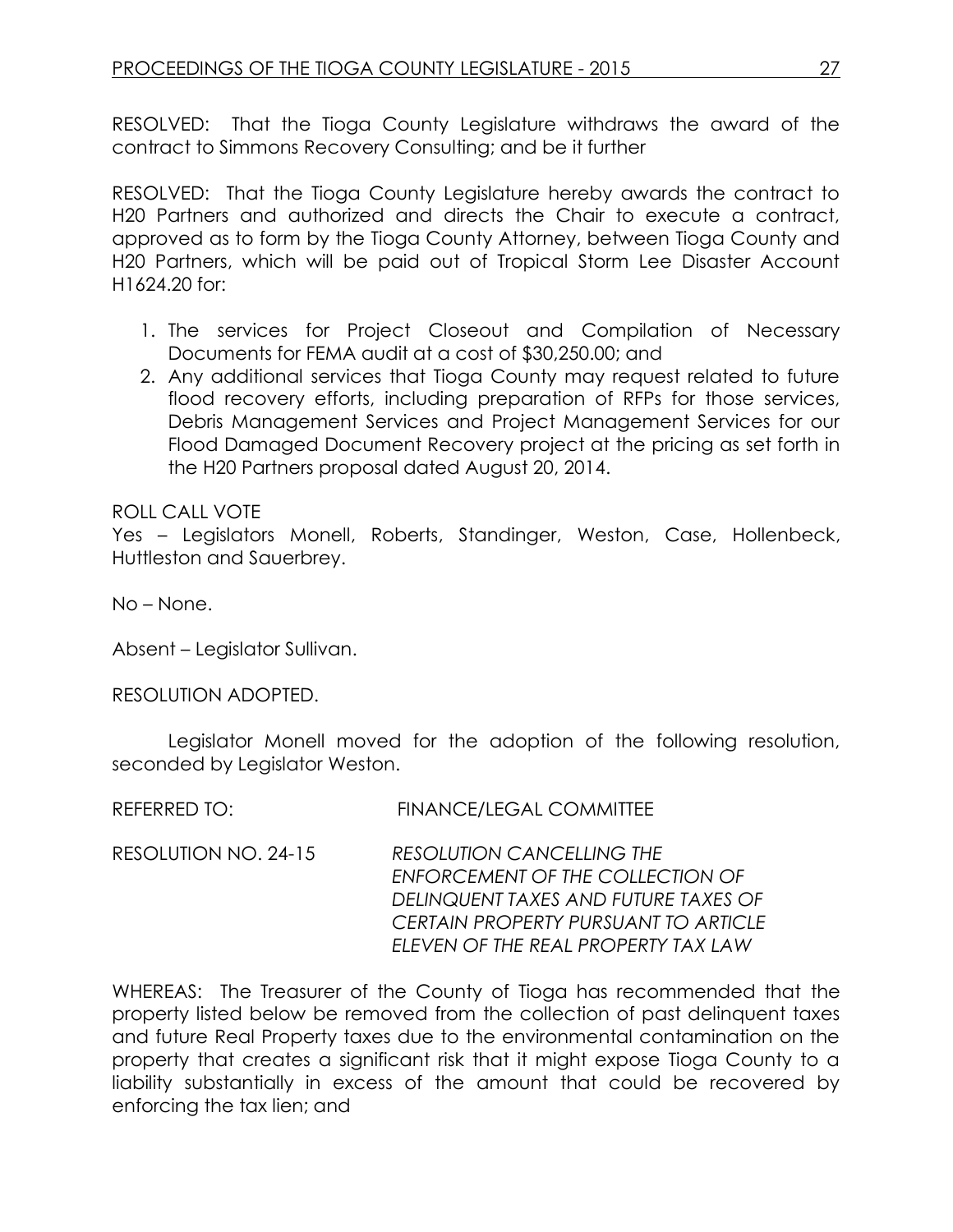WHEREAS: The Legislature has reviewed the property and has concurred with this recommendation; now be it therefore

RESOLVED: That the Tioga County Legislature has and does hereby determine that there is no practical method to enforce the existing tax lien on the following property and that a supplementary proceeding under §1138(5) of the Real Property Tax Law would not be effective and therefore does hereby cancel the delinquent tax lien on the property listed below; and be it further

RESOLVED: That the Tioga County Legislature further has and does hereby determine that there is no practical method to enforce any future tax liens against the said parcel, and directs the enforcing officer to issue a Certificate of Prospective Cancellation and file a copy of the Certificate with the Assessor of the assessing unit in which the parcel is located and with the County Director of Real Property Tax Services.

PROPERTY:

Town of Newark Valley Tax Map Number 64.19-3-32.2 Northern Tioga Enterprises, LLC – Now owned by Leroy Eiklor Act. 65 Years owed 2010, 2011, 2012, 2013, & 2014 Cancelled delinquent tax lien: \$49,641.89

ROLL CALL VOTE Yes – Legislators Monell, Roberts, Standinger, Weston, Case, Hollenbeck, Huttleston and Sauerbrey.

No – None.

Absent – Legislator Sullivan.

RESOLUTION ADOPTED.

Legislator Hollenbeck moved for the adoption of the following resolution, seconded by Legislator Monell.

REFERRED TO: LEGAL/FINANCE

RESOLUTION NO. 25–15 *AMEND POLICY 41 TIOGA COUNTY COMMERCIAL DRIVER LICENSE DRUG AND ALCOHOL TESTING*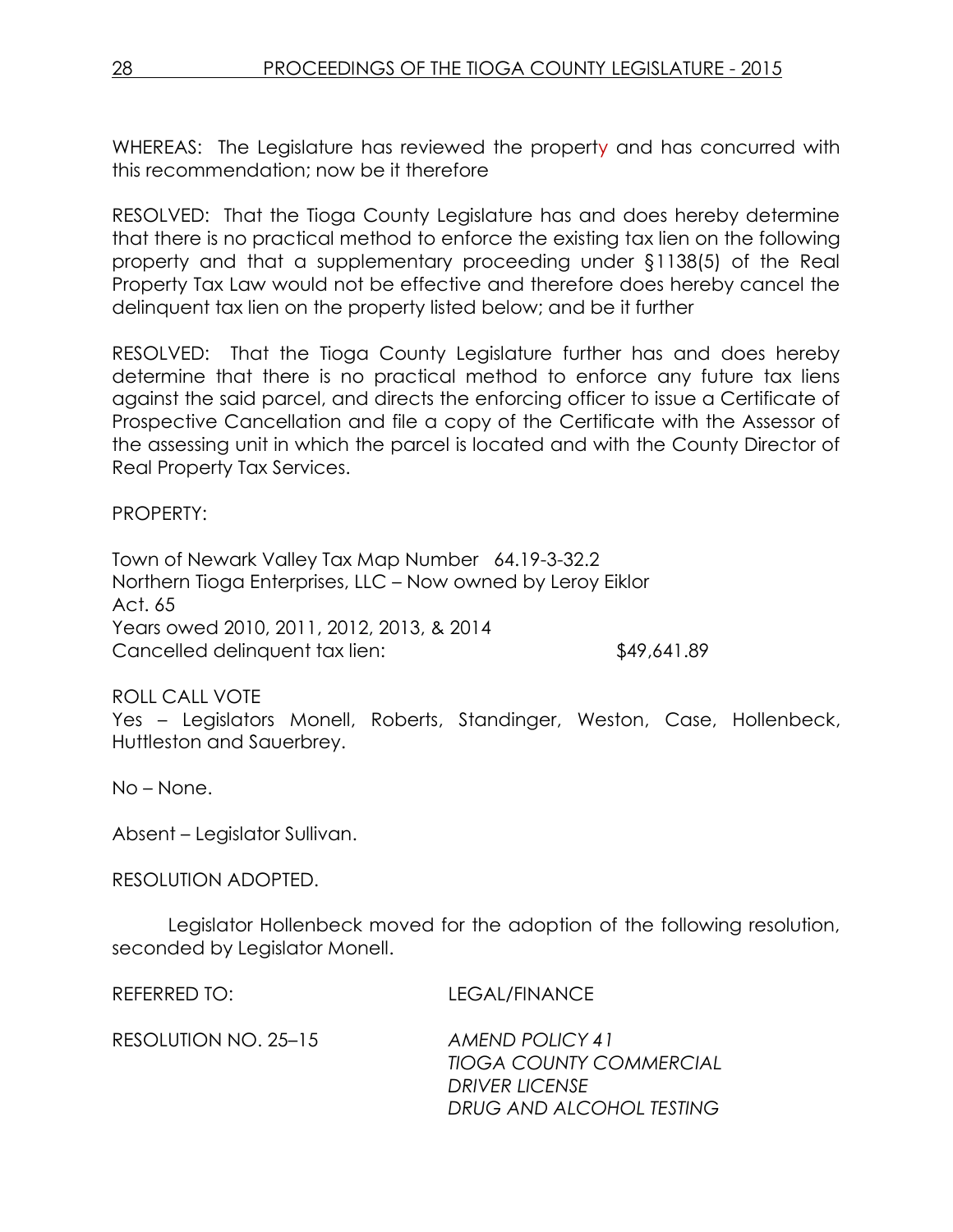WHEREAS: Policy 41 Tioga County Commercial Driver License Drug and Alcohol Testing needs to be amended to reflect references to alcohol and also to reflect the change of name from Personnel Officer to Safety Officer; therefore be it

RESOLVED: That Policy 41 Tioga County Commercial Driver License Drug and Alcohol Testing be amended as follows:

SECTION IV – Testing for Prohibited Drugs and Alcohol

B. Testing – 1b Pre-Employment Testing – remove the words "and alcohol" and also remove the words "and that breath will be tested for alcohol".

SECTION V – Collection and Analysis A. Replace Personnel Officer with "Safety Officer". J. Replace Personnel Officer with "Safety Officer". K. Replace Personnel Officer with "Safety Officer".

SECTION VI – Alcohol Testing Procedures F. Confirmation Test – 5. Replace Personnel Officer with "Safety Officer".

SECTION IX – Employee Rights

B. Confidentiality – Second Sentence replace Personnel Officer with "Safety Officer". Last sentence add "Safety Officer".

And be it further

RESOLVED: That the remainder of Policy 41 Tioga County Commercial Driver License Drug and Alcohol Testing shall remain in full force and effect.

ROLL CALL VOTE

Yes – Legislators Monell, Roberts, Standinger, Weston, Case, Hollenbeck, Huttleston and Sauerbrey.

No – None.

Absent – Legislator Sullivan.

RESOLUTION ADOPTED.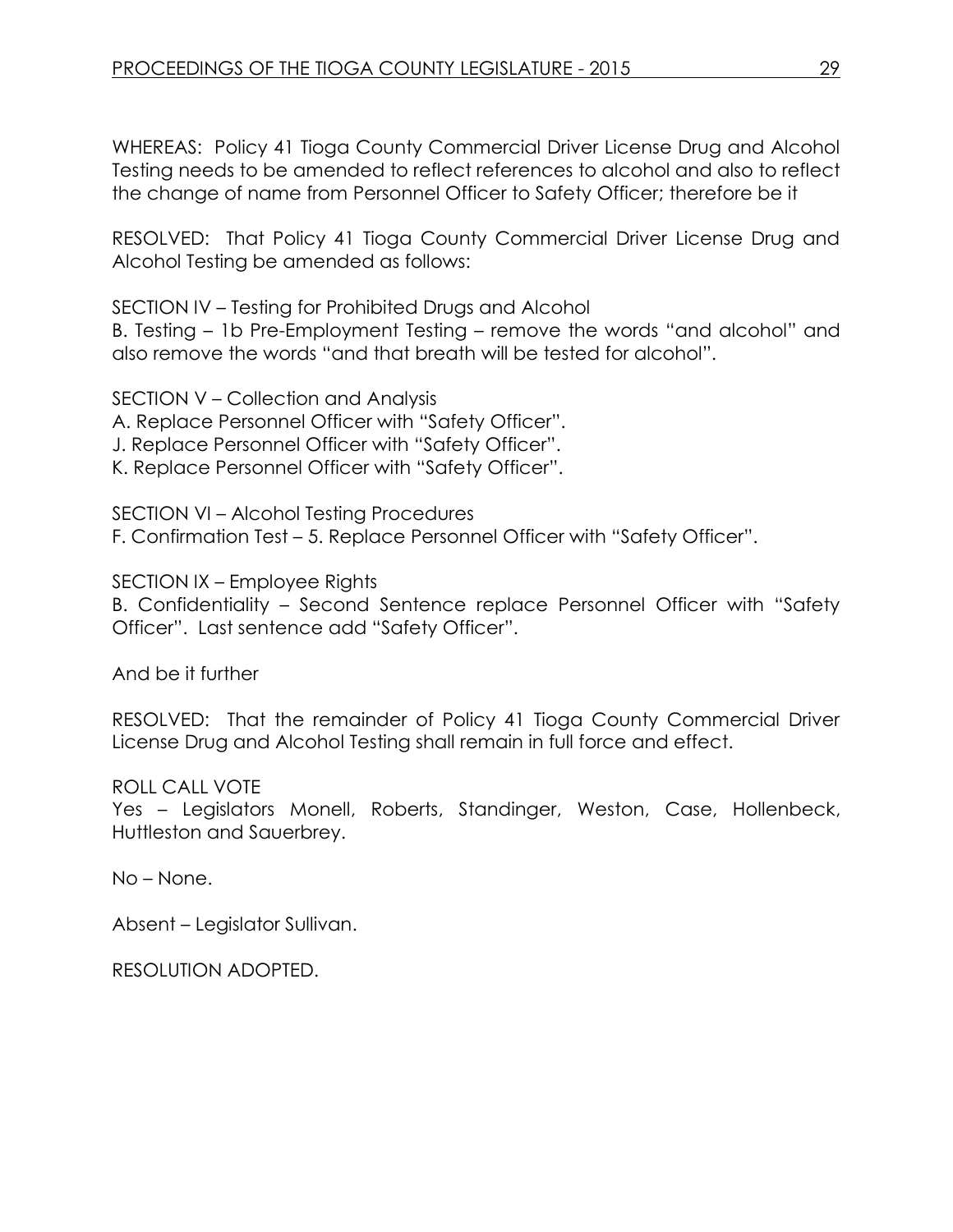Legislator Hollenbeck moved for the adoption of the following resolution, seconded by Legislator Weston.

REFERRED TO: FINANCE/LEGAL COMMITTEE

RESOLUTION NO. 26–15 *APPLY FOR INDIGENT LEGAL SERVICES GRANT*

WHEREAS: The New York State Office of Indigent Legal Services has made available to Tioga County a three year, non-competitive grant totaling \$123,804 to improve the quality of indigent legal services provided under Article 18-B of the County Law; and

WHEREAS: Tioga County realizes the importance of providing quality representation to indigent individuals; and

WHEREAS: The grant funds will be used:

- 1. To partially fund the position of Family Court Public Defender and to entirely fund the office of Assigned Counsel Administrator and staff;
- 2. To partially fund Attorney's fees for Assigned Counsel Panel;
- 3. To purchase a laptop computer for the Assigned Counsel Administrator;
- 4. To purchase on-line research tool for Public Defender's Office;
- 5. To fund additional hours for Public Defender and hire additional staff positions for the Public Defender's Office;
- 6. To purchase additional technological upgrades for the Public Defender's Office;

# And

WHEREAS: There are no local matching funds required under this grant; now therefore be it

RESOLVED: That the Tioga County Legislature authorizes the submission of said grant to the Office of Indigent Legal Services for the sum of \$123,804, and authorizes and directs the Chair of the Tioga County Legislature to execute any contracts, or other necessary documents to proceed with the grant, subject to approval of the County Attorney.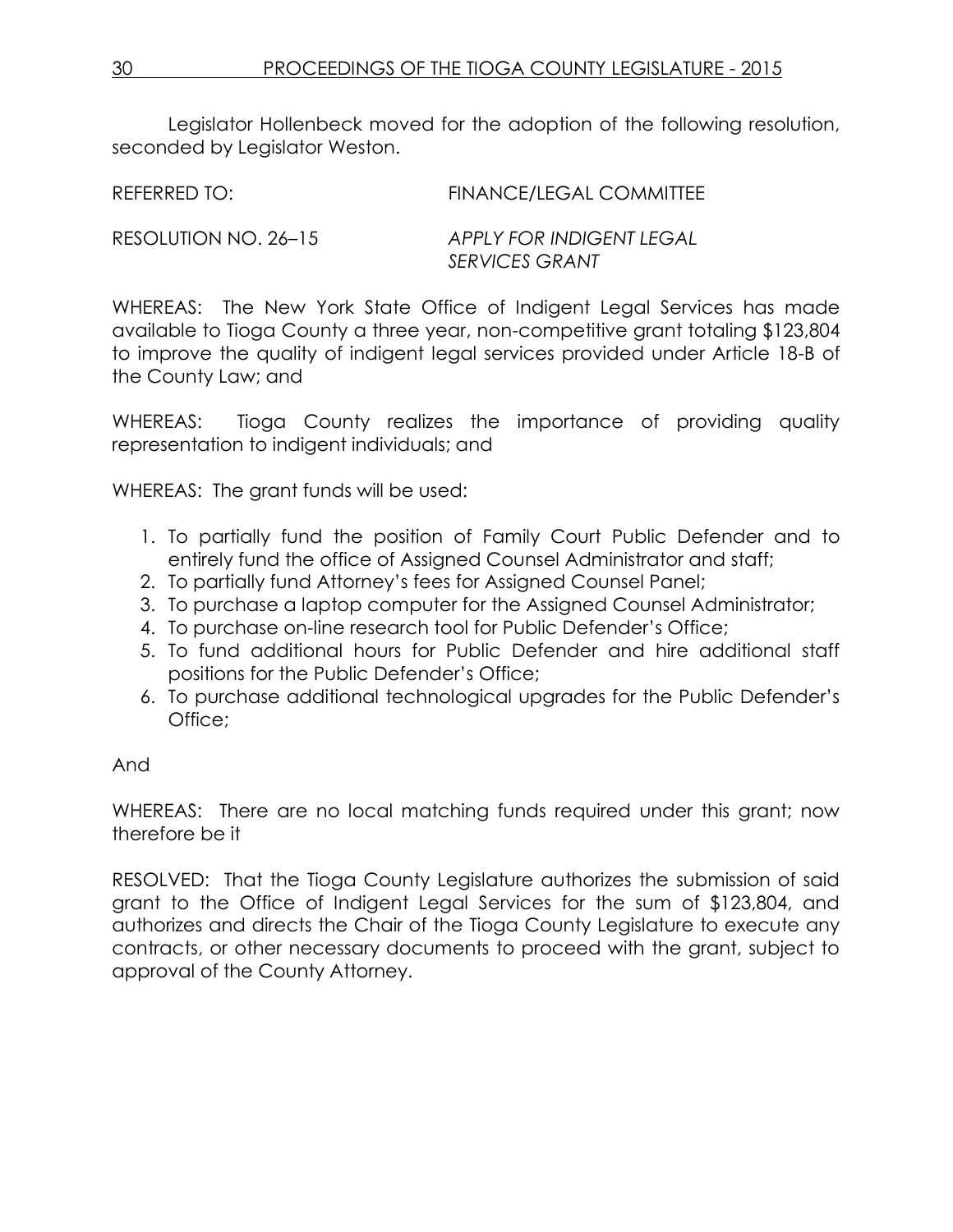Yes – Legislators Monell, Roberts, Standinger, Weston, Case, Hollenbeck, Huttleston and Sauerbrey.

No – None.

Absent – Legislator Sullivan.

RESOLUTION ADOPTED.

Legislator Case moved for the adoption of the following resolution, seconded by Legislator Standinger.

| REFERRED TO:         | <b>HEALTH &amp; HUMAN SERVICES COMMITTEE</b><br>PERSONNEL COMMITTEE                               |
|----------------------|---------------------------------------------------------------------------------------------------|
| RESOLUTION NO. 27-15 | <b>AUTHORIZE CONTRACTUAL MEDICAL</b><br>CONSULTANT – DEPARTMENT OF HEALTH<br><b>PUBLIC HEALTH</b> |

WHEREAS: Tioga County policy #46 outlines the procedure for contractual hires; and

WHEREAS: Tioga County is mandated to have a Medical Consultant as set forth in the NYS Sanitary Code 11.181 and 11.182; and

WHEREAS: Rani Kapur-Pado, DO, is willing and has agreed to act as Medical Consultant to Tioga County Department of Health, replacing Drs. James Skiff and Michael Murphy; and

WHEREAS: Costs for the Medical Consultant were included in the 2015 Budget; therefore be it

RESOLVED: That the Medical Consultant be paid at an all-inclusive rate of \$125 per hour, effective January 15, 2015; and be it further

RESOLVED: That the Public Health Director be authorized by the Legislature to replace the contract with United Health Services Hospitals, Inc. for Tioga County Medical Consultant services with a contract with Dr. Kapur-Pado; and be it further

RESOLVED: That Dr. Kapur-Pado's qualifications be submitted to the NYSDOH for approval; and be it further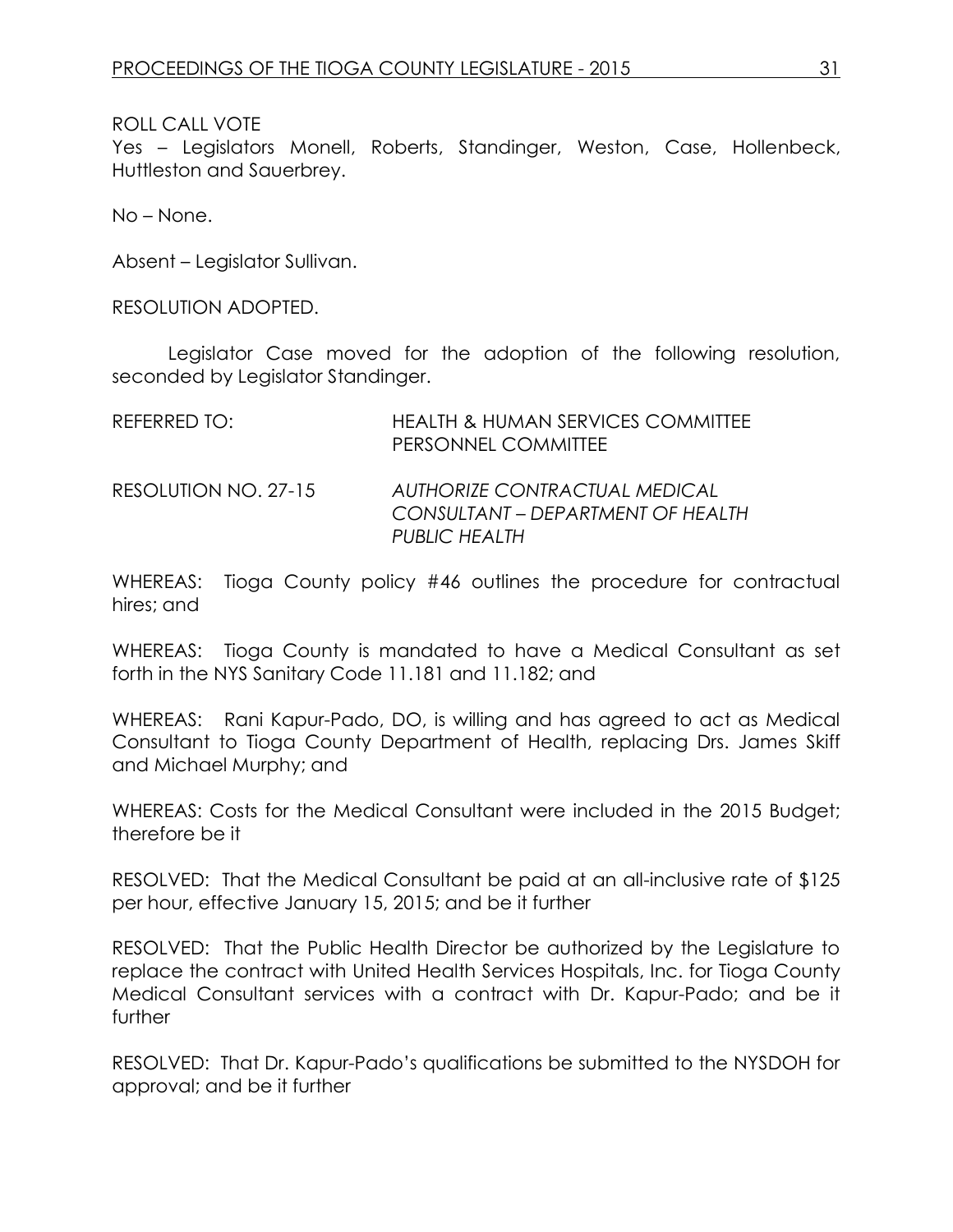RESOLVED: That the Legislature authorizes the Public Health Director to enter into a contract with Dr. Kapur-Pado.

ROLL CALL VOTE

Yes – Legislators Monell, Roberts, Standinger, Weston, Case, Hollenbeck, Huttleston and Sauerbrey.

No – None.

Absent – Legislator Sullivan.

RESOLUTION ADOPTED.

Legislator Weston moved for the adoption of the following resolution, seconded by Legislator Monell.

| REFERRED TO:         | PUBLIC SAFETY COMMITTEE<br>PERSONNEL COMMITTEE    |
|----------------------|---------------------------------------------------|
| RESOLUTION NO. 28-15 | AUTHORIZE CONTRACT WITH SPENCER VAN<br>ETTEN SADD |
|                      | SCHOOL ASSOCIATE FOR 2015                         |

WHEREAS: It is the desire of the STOP DWI Program to award a contract with a Spencer Van Etten SADD School Associate which is defined as an Independent contractor not entitled to County Employee benefits; and

WHEREAS: It is the desire to award a SADD School Associate contract for the calendar year 2015 to Tabitha Carey to serve the Spencer Van Etten School District; and

WHEREAS: The SADD School Associate will be compensated \$100 each month for the ten months of the school year, but will not exceed \$1,000 for the year; and

WHEREAS: The Tioga County Attorney has approved the agreement that defines the rights and responsibilities of all the parties involved and outlines the compensation to be paid to the STOP DWI School Associate; therefore be it

RESOLVED: That a contract for the Spencer Van Etten SADD School Associate be authorized for the 2015 calendar year.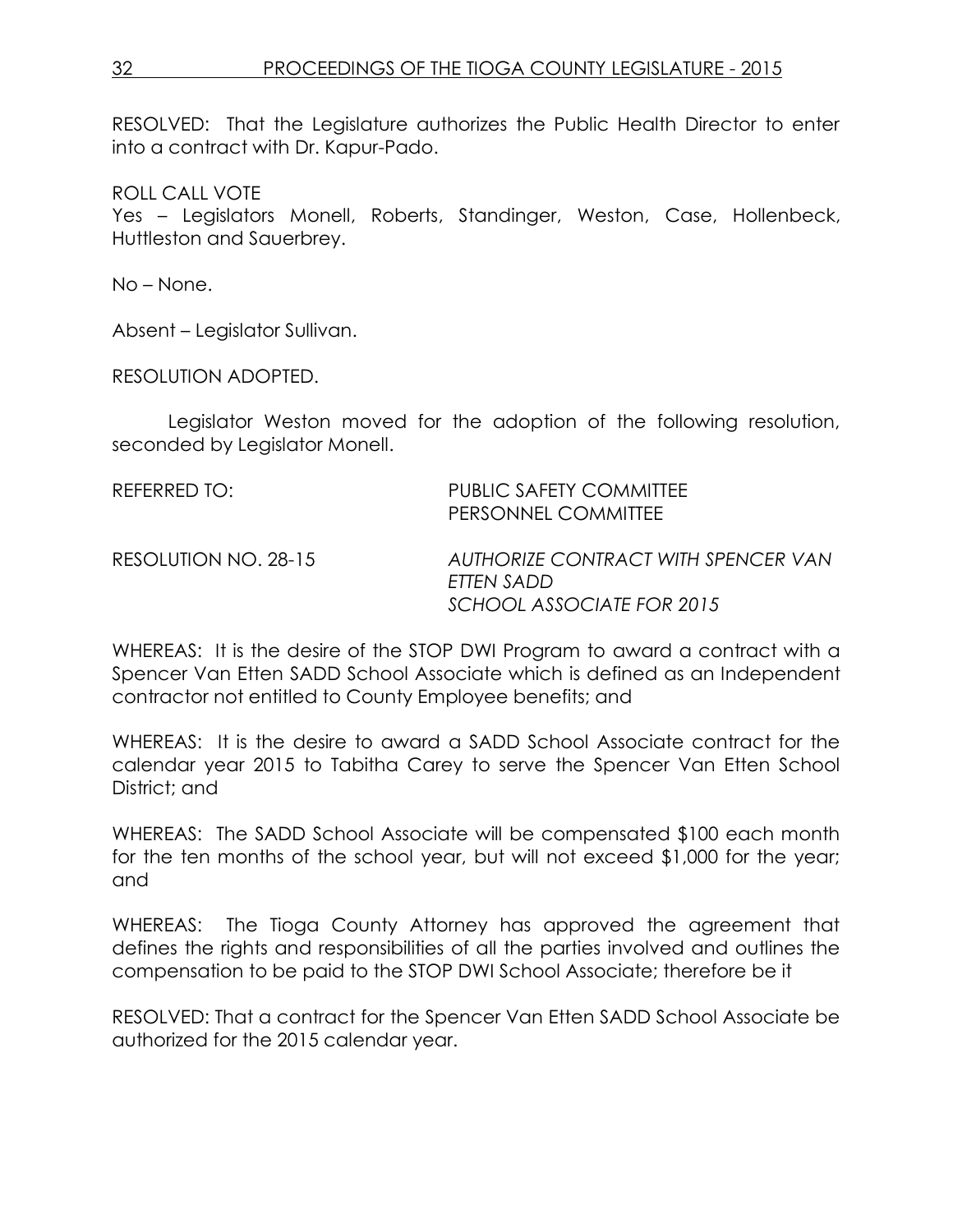Yes – Legislators Monell, Roberts, Standinger, Weston, Case, Hollenbeck, Huttleston and Sauerbrey.

No – None.

Absent – Legislator Sullivan.

RESOLUTION ADOPTED.

Legislator Standinger moved for the adoption of the following resolution, seconded by Legislator Case.

| REFERRED TO:         | <b>HEALTH &amp; HUMAN SERVICES</b><br><b>COMMITTEE</b><br>PERSONNEL COMMITTEE                        |
|----------------------|------------------------------------------------------------------------------------------------------|
| RESOLUTION NO. 29-15 | ABOLISH ONE (1) PART-TIME<br>LICENSED PRACTICAL NURSE<br><b>POSITION</b><br>PUBLIC HEALTH DEPARTMENT |

WHEREAS: Tioga County has discontinued its Certified Home Health Agency licensing; and

WHEREAS: A part-time Licensed Practical Nurse position is no longer necessary due to eliminated work load; and

WHEREAS: The incumbent of this position was informed of the lay-off on November 20, 2014, but the abolishment of the position was inadvertently not addressed until now; therefore be it

RESOLVED: That one (1) part-time Licensed Practical Nurse position be abolished within the Public Health Department retroactive effective as of November 20, 2014; and be it further

RESOLVED: That the Public Health Department's authorized part-time headcount for 2015 shall be reduced from 14 to 13.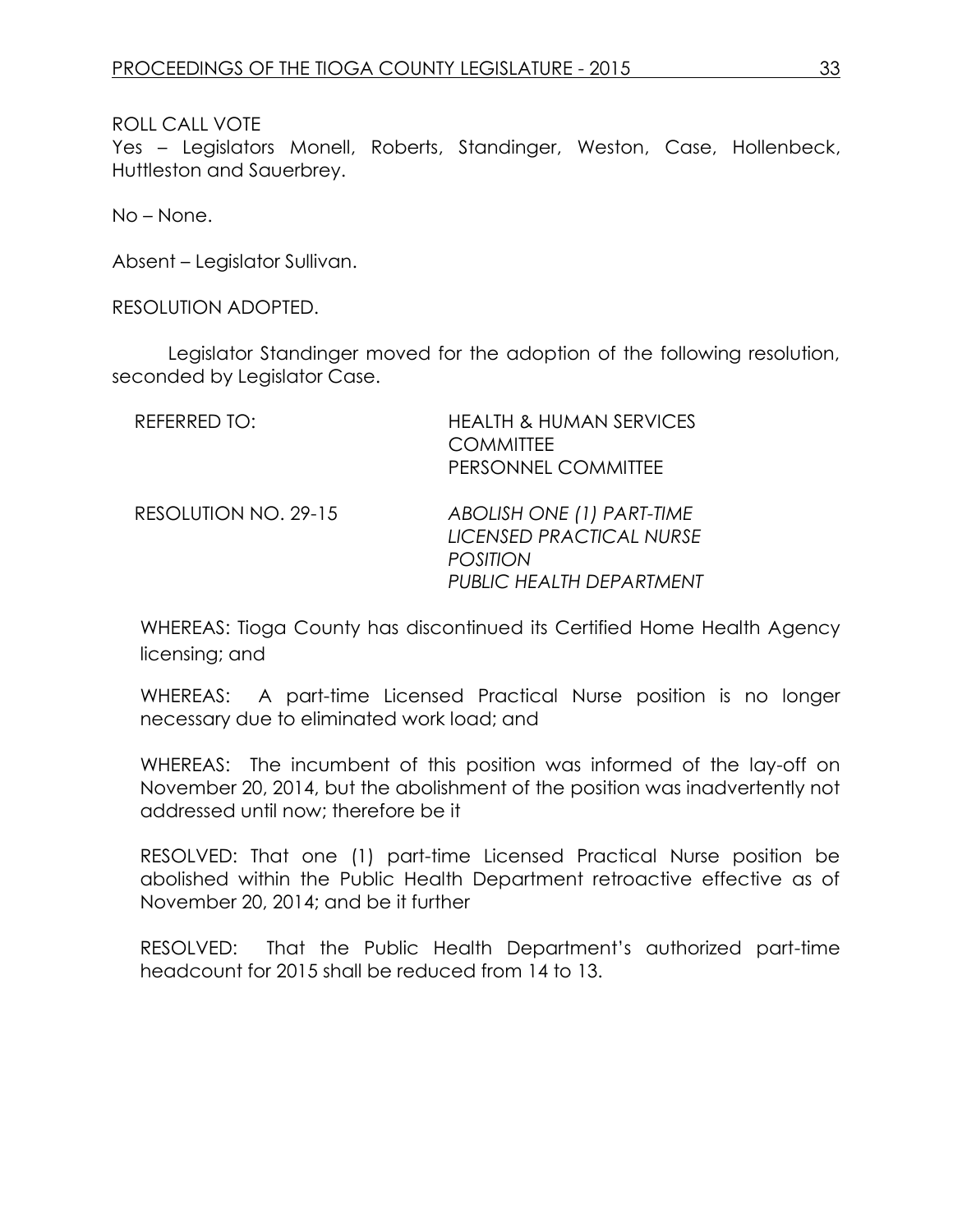Yes – Legislators Monell, Roberts, Standinger, Weston, Case, Hollenbeck, Huttleston and Sauerbrey.

No – None.

Absent – Legislator Sullivan.

RESOLUTION ADOPTED.

Legislator Hollenbeck moved for the adoption of the following resolution, seconded by Legislator Monell.

| REFERRED TO:         | <b>FINANCE COMMITTEE</b><br>PERSONNEL COMMITTEE                                                       |
|----------------------|-------------------------------------------------------------------------------------------------------|
| RESOLUTION NO. 30-15 | AMEND RESOLUTION 266-14;<br><b>AUTHORIZE APPOINTMENT OF</b><br>PARALEGAL<br><b>TREASURER'S OFFICE</b> |

WHEREAS: Resolution 266-14 authorized the creation of a temporary, full-time Paralegal position in the Tioga County Treasurer's Office to provide an orientation period prior to the current permanent, full-time Paralegal incumbent's retirement on January 28, 2015; and

WHEREAS: The effective date of retirement has changed and it shall now be effective as of January 31, 2015; and

WHEREAS: The Treasurer will have an immediate need to backfill the permanent, full-time Paralegal position upon said retirement; therefore be it

RESOLVED: That Resolution 266-44 is hereby amended to authorize the temporary Paralegal appointment through January 31, 2015; and be it further

RESOLVED: That the Treasurer is hereby authorized to provisionally appoint Kevin A. Humes to the full-time, permanent, Paralegal position effective February 2, 2015, pending the outcome of the civil service examination; and be it further

RESOLVED: That Mr. Humes' 2015 non-union, annual salary shall be set at \$33,000.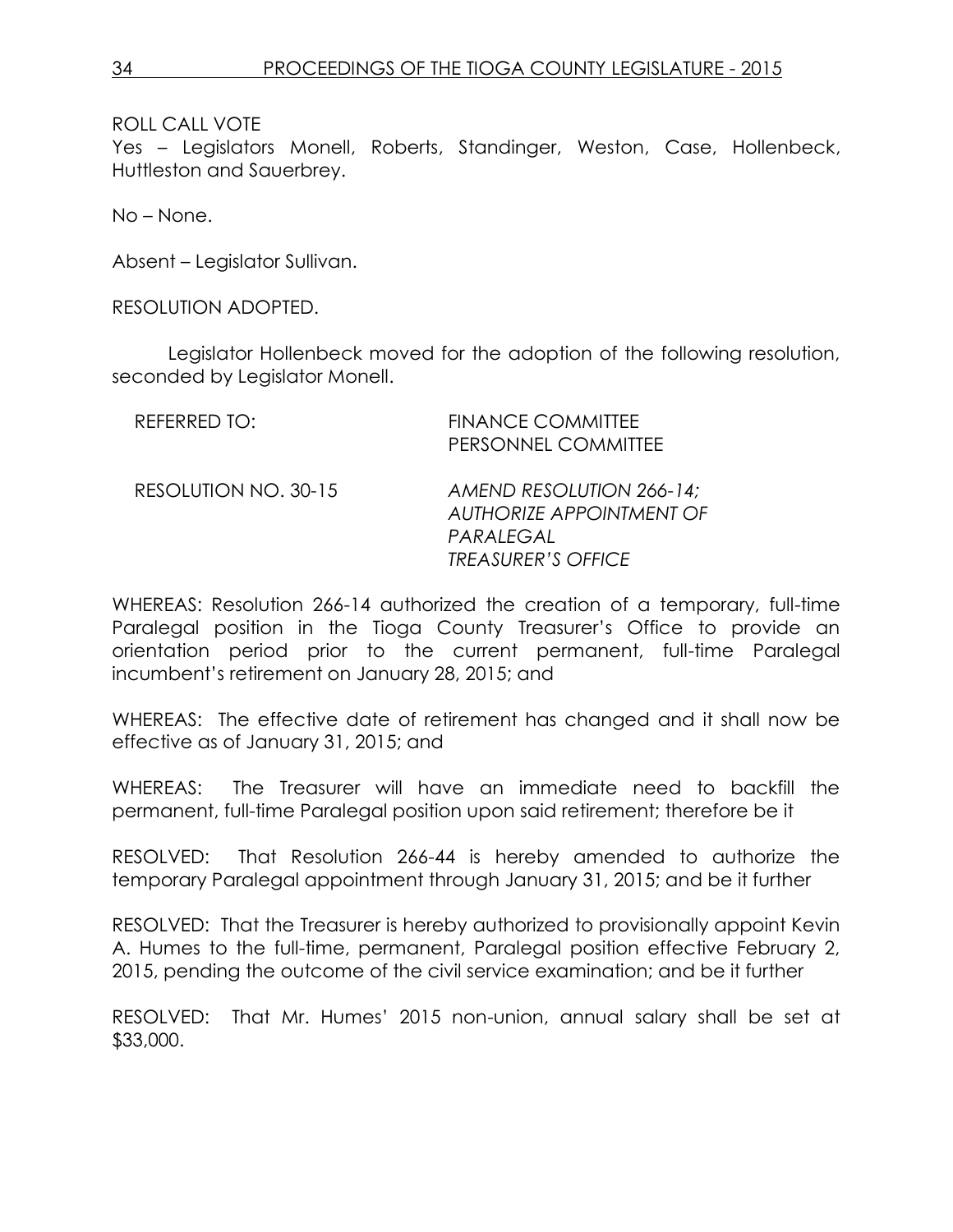Legislator Hollenbeck made a motion to amend the above resolution, seconded by Legislator Weston and to read as follows:

The last Resolved figure should be changed from \$33,000 to "\$34,000".

ROLL CALL VOTE ON AMENDMENT

Yes – Legislators Monell, Roberts, Standinger, Weston, Case, Hollenbeck, Huttleston and Sauerbrey.

No – None.

Absent – Legislator Sullivan.

RESOLUTION ADOPTED.

ROLL CALL VOTE ON RESOLUTION AS AMENDED Yes – Legislators Monell, Roberts, Standinger, Weston, Case, Hollenbeck, Huttleston and Sauerbrey.

No – None.

Absent – Legislator Sullivan.

RESOLUTION ADOPTED.

Legislator Monell moved for the adoption of the following resolution, seconded by Legislator Weston.

| REFERRED TO: | PERSONNEL COMMITTEE             |  |
|--------------|---------------------------------|--|
|              | <b>LEGISLATIVE WORK SESSION</b> |  |
|              |                                 |  |

RESOLUTION NO. 31-15 *CREATE AND FILL TEMPORARY POSITION LEGISLATIVE OFFICE*

WHEREAS: Legislative approval is required for the creation of any new positions; and

WHEREAS: An unexpected leave of absence has caused a staffing shortage in the Legislative Office; and

WHEREAS: The upcoming preparation meetings for the FMAS project will create further office coverage issues for that office; and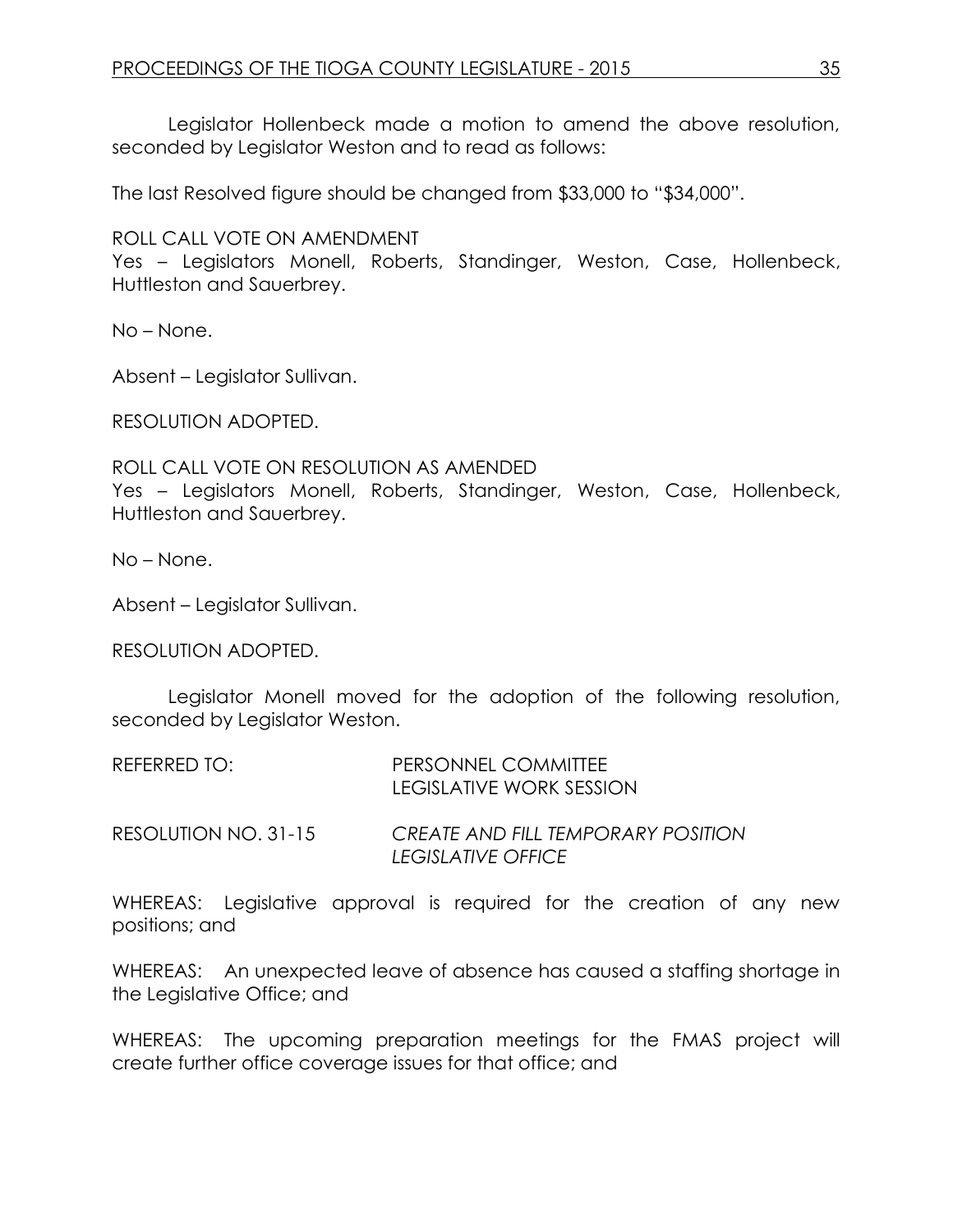WHEREAS: The County Legislature is supportive of creating a temporary fulltime position to alleviate the staffing shortage; therefore be it

RESOLVED: That the Legislative Office is hereby authorized to create and fill one full-time temporary Account Clerk/Typist position effective January 6 – February 20, 2015; and be it further

RESOLVED: That an hourly rate of \$15.00 is authorized in recognition of the incumbent's past experience with Tioga County; and be it further

RESOLVED: That this temporary position shall end as of the close of business February 20, 2015, or upon the expiration of the aforementioned leave of absence, whichever occurs first.

ROLL CALL VOTE

Yes – Legislators Monell, Roberts, Standinger, Weston, Case, Hollenbeck, Huttleston and Sauerbrey.

No – None.

Absent – Legislator Sullivan.

RESOLUTION ADOPTED.

Legislator Hollenbeck made a motion to have the following late-filed resolution considered, seconded by Legislator Case and carried.

Legislator Monell moved for the adoption of the following resolution, seconded by Legislator Case.

REFERRED TO: FINANCE/LEGAL

RESOLUTION NO. 32-15 *AUTHORIZATION TO EXECUTE ENGAGEMENT LETTER FROM COUGHLIN & GERHART, LLP TO PROVIDE SERVICES REGARDING DIANE FRITZSCH vs. TIOGA COUNTY*

WHEREAS: Diane Fritzsch has commenced a lawsuit against Tioga County; and

WHEREAS: Tioga County wishes to retain the services of Coughlin and Gerhart LLP to defend the action; and